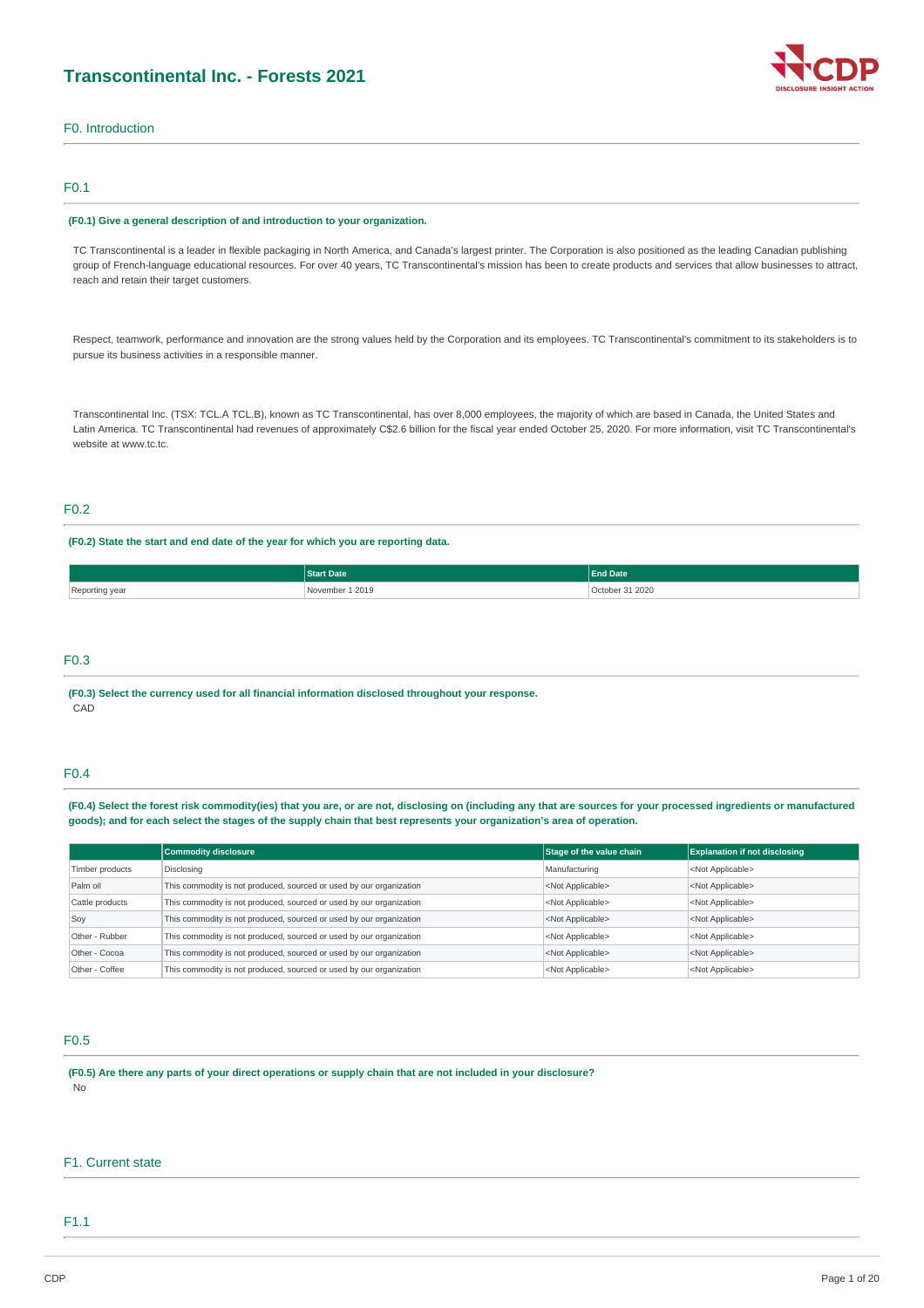## **(F1.1) How does your organization produce, use or sell your disclosed commodity(ies)?**

## **Timber products**

### **Activity**

Using as input into product manufacturing

### **Form of commodity**

Paper

## **Source**

Trader/broker/commodity market Contracted suppliers (manufacturers)

## **Country/Area of origin**

Canada United States of America

## **% of procurement spend**

11-20%

## **Comment**

The vast majority (around 95%) of our paper purchased for Transcontinental Printing comes from Canada and the United States. Small volumes of sheeted paper may be bought from Asia (notably Indonesia) and Europe (France, Italy, Finland, etc.).

## F1.2

## (F1.2) Indicate the percentage of your organization's revenue that was dependent on your disclosed forest risk commodity(ies) in the reporting year.

|                    | % of revenue<br>dependent on<br>commodity | <b>Comment</b>                                                                                                                                                                                                                                                                      |
|--------------------|-------------------------------------------|-------------------------------------------------------------------------------------------------------------------------------------------------------------------------------------------------------------------------------------------------------------------------------------|
| Timber<br>products | 41-50%                                    | 44% of TC Transcontinental's revenues depended on timber products in the reporting year. This represents 90% of the revenues of TC Transcontinental Printing, our printing<br>sector. The remaining 10% consist of products printed on other substrates, such as plastic and metal. |
| Palm oil           | <not applicable=""></not>                 | <not applicable=""></not>                                                                                                                                                                                                                                                           |
| Cattle<br>products | <not applicable=""></not>                 | <not applicable=""></not>                                                                                                                                                                                                                                                           |
| Soy                | <not applicable=""></not>                 | <not applicable=""></not>                                                                                                                                                                                                                                                           |
| Other -<br>Rubber  | <not applicable=""></not>                 | <not applicable=""></not>                                                                                                                                                                                                                                                           |
| Other -<br>Cocoa   | <not applicable=""></not>                 | <not applicable=""></not>                                                                                                                                                                                                                                                           |
| Other -<br>Coffee  | <not applicable=""></not>                 | <not applicable=""></not>                                                                                                                                                                                                                                                           |

## F1.5

## **(F1.5) Does your organization collect production and/or consumption data for your disclosed commodity(ies)?**

|                 | Data availability/Disclosure           |  |
|-----------------|----------------------------------------|--|
| Timber products | Consumption data available, disclosing |  |
| Palm oil        | <not applicable=""></not>              |  |
| Cattle products | <not applicable=""></not>              |  |
| Soy             | <not applicable=""></not>              |  |
| Other - Rubber  | <not applicable=""></not>              |  |
| Other - Cocoa   | <not applicable=""></not>              |  |
| Other - Coffee  | <not applicable=""></not>              |  |

## F1.5a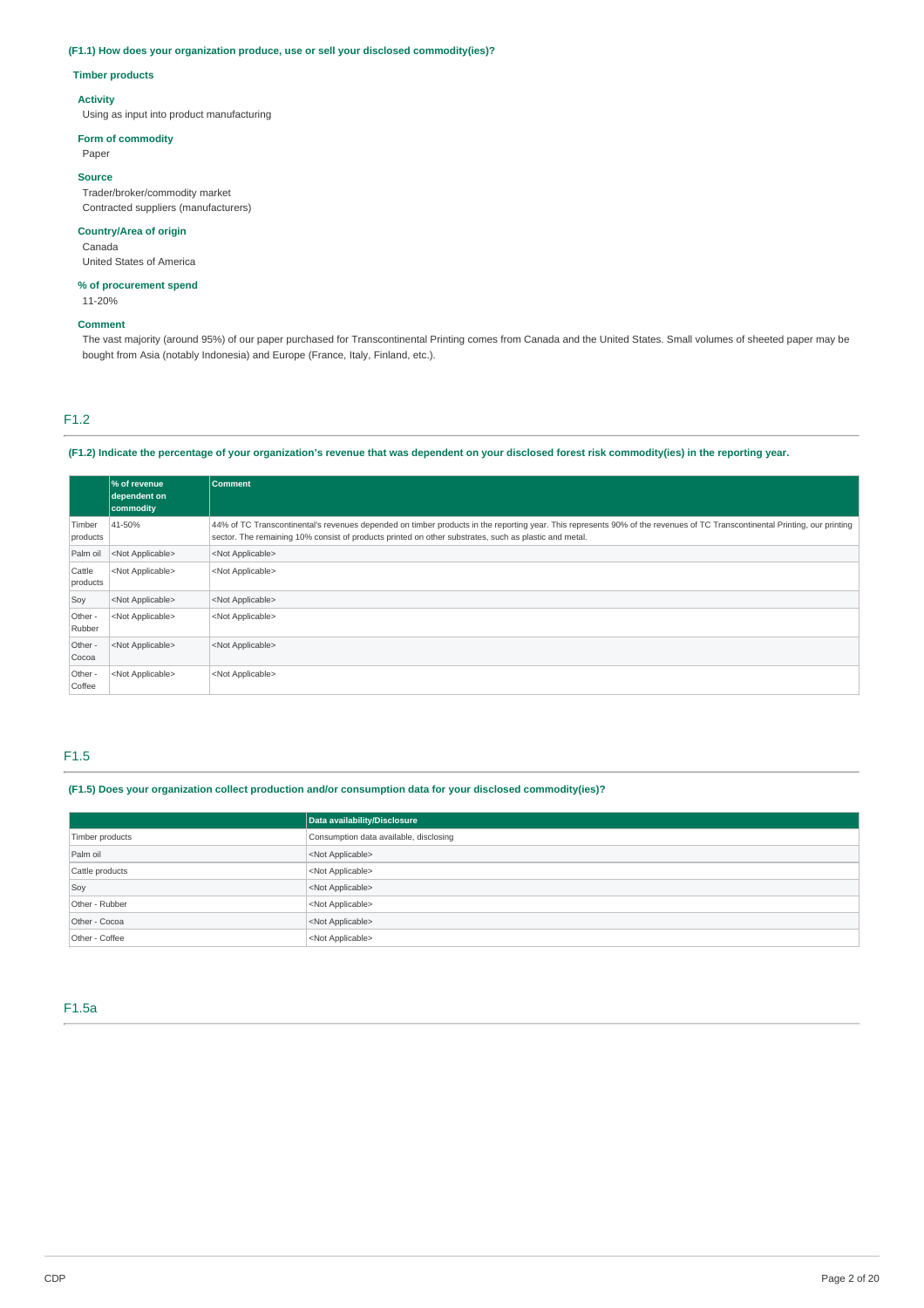## **(F1.5a) Disclose your production and/or consumption data.**

## **Forest risk commodity**

Timber products

### **Data type**

Consumption data

### **Volume**

311468

## **Metric**

Metric tons

## **Data coverage**

Full commodity production/consumption

## **Please explain**

<Not Applicable>

## F1.5b

(F1.5b) For your disclosed commodity(ies), indicate the percentage of the production/consumption volume sourced by national and/or sub-national jurisdiction of **origin.**

### **Forest risk commodity**

Timber products

## **Country/Area of origin**

Any other countries/areas

## **State or equivalent jurisdiction**

<Not Applicable>

**% of total production/consumption volume**

## **Please explain**

95

The vast majority (around 95%) of our paper purchased for Transcontinental Printing comes from Canada and the United States. Small volumes of sheeted paper may be bought from Asia (notably Indonesia) and Europe (France, Italy, Finland, etc.).

## F1.6

**(F1.6) Has your organization experienced any detrimental forests-related impacts?** No

## F2. Procedures

F2.1

**(F2.1) Does your organization undertake a forests-related risk assessment?** Yes, forests-related risks are assessed

## F2.1a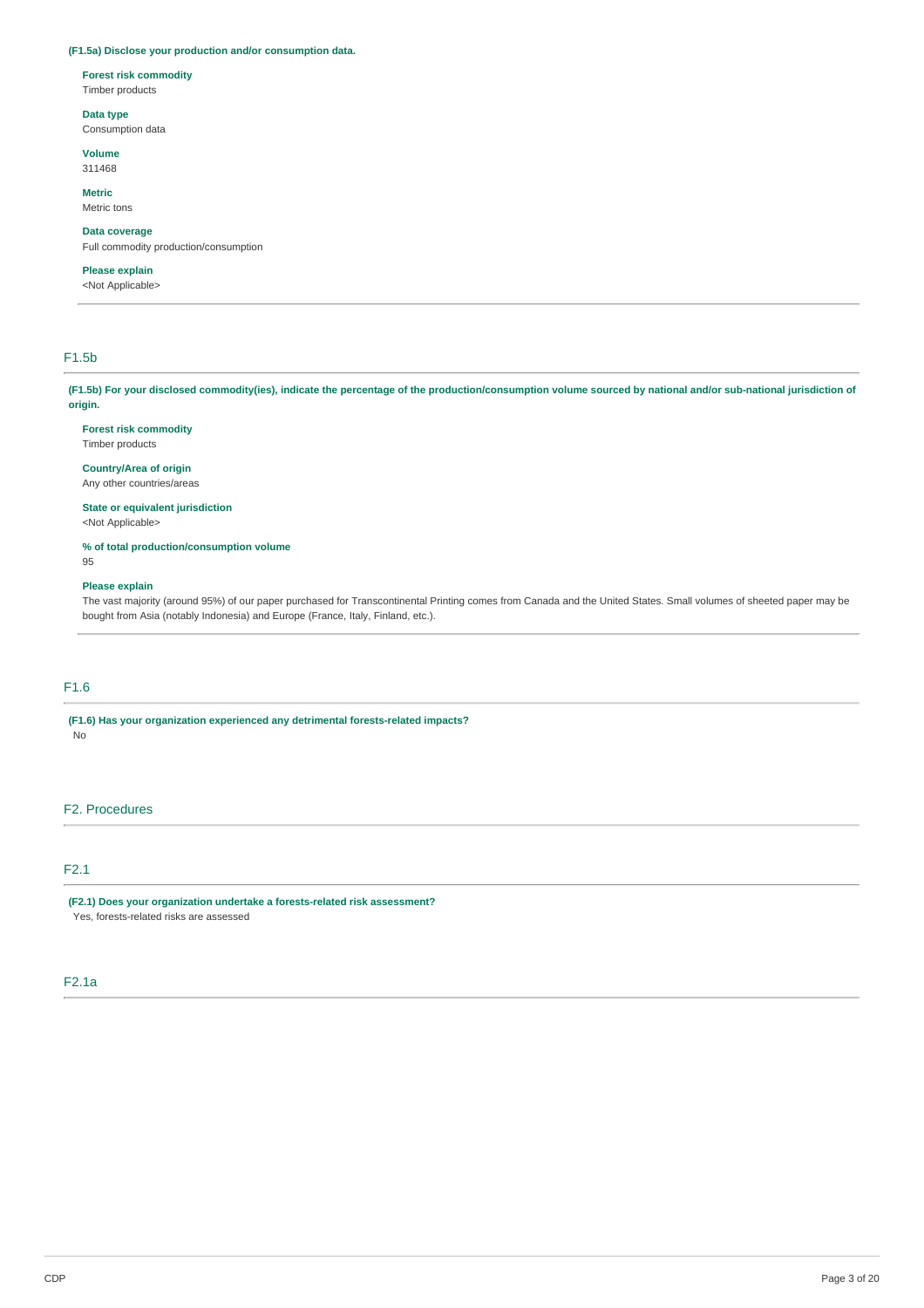### **(F2.1a) Select the options that best describe your procedures for identifying and assessing forests-related risks.**

### **Timber products**

**Value chain stage**

Direct operations Supply chain

**Coverage**

Full

### **Risk assessment procedure**

Assessed as part of other company-wide risk assessment system

### **Frequency of assessment**

Annually

**How far into the future are risks considered?** 3 to 6 years

#### **Tools and methods used**

Internal company methods Jurisdictional/landscape assessment

#### **Please explain**

TC Transcontinental has developed a solid Enterprise Risk Management framework for managing its principal risks. The objectives of this process are to identify the main risks inherent to the business, assess their impact, put in place a response strategy and monitor the progress of mitigation initiatives. The main risks identified through that process, many of which are of a recurring nature, fall into 3 categories: strategic, operational or financial. The list usually comprises of 15 to 20 risks, including the operational and reputational risks directly or indirectly related to climate change and environmental aspects, such as forest-related risks.

### F2.1b

**(F2.1b) Which of the following issues are considered in your organization's forests-related risk assessment(s)?**

#### **Availability of forest risk commodities**

### **Relevance & inclusion**

Relevant, always included

### **Please explain**

The Paper Procurement Team tracks the market for pulp and paper products diligently and assesses the risks associated with economic, social and environmental concerns of paper production.

### **Quality of forest risk commodities**

## **Relevance & inclusion**

Relevant, always included

### **Please explain**

Where an issue is included in your organization's risk assessment, please provide company-specific information regarding: - Why you include this information (why is this issue important to your business?); - How you assess this issue; - If, and why, the issue is covered for your whole value chain, if not specify which and why; - How that information is used internally for decision-making; - If the issue is relevant at particular organizational levels and how relevance is defined; and - If the issue is a current or emerging issue.

### **Impact of activity on the status of ecosystems and habitats**

### **Relevance & inclusion**

Relevant, always included

#### **Please explain**

Our paper purchasing policy states that TC Transcontinental promotes the use of papers made with maximized pre-consumer and post-consumer recovered fibres. Where virgin wood fibre is required, preference is given to fibres from responsibly managed forests with a chain of custody certification from a recognized forest certification system. TC Transcontinental recognizes FSC®, CSA and SFI® certification systems with respect to sustainable forest management, as well as PEFC Chain of Custody certification. These certifications attest that paper is sourced from forests in accordance with sustainable development principles. In addition, we have our own FSC®, SFI® and PEFC Chain of Custody certifications, enabling us to trace fibres directly from the forest to our printed product. The end consumer is thereby assured that the paper used is sourced from responsibly managed forests. TC Transcontinental is working with Canopy, a non-governmental organization, to encourage governments and the forestry sector to support and advance protection of the world's ancient and endangered forests. We are proudly committed to contributing to the creation of conservation legacies in these landscapes of hope.

### **Regulation**

**Relevance & inclusion**

Relevant, always included

### **Please explain**

TC Transcontinental closely follows all environmental laws in jurisdictions where it operates. Discussions with suppliers also ensure that they are compliant with all forestry laws, and third-party certification confirms adequate responsible practices.

#### **Climate change**

#### **Relevance & inclusion**

Relevant, always included

### **Please explain**

Through its Paper Purchasing Policy, TC Transcontinental promotes the use of post-consumer recycled content or alternative fibres, when the life-cycle analysis shows environmental benefits. Vital carbon storehouses and home to some of the richest biodiversity on the planet, the forests of Indonesia are of global significance. TC Transcontinenatal is working to conserve Indonesia's rainforests, species and the world's climate, with the help of not-for-profit Canopy.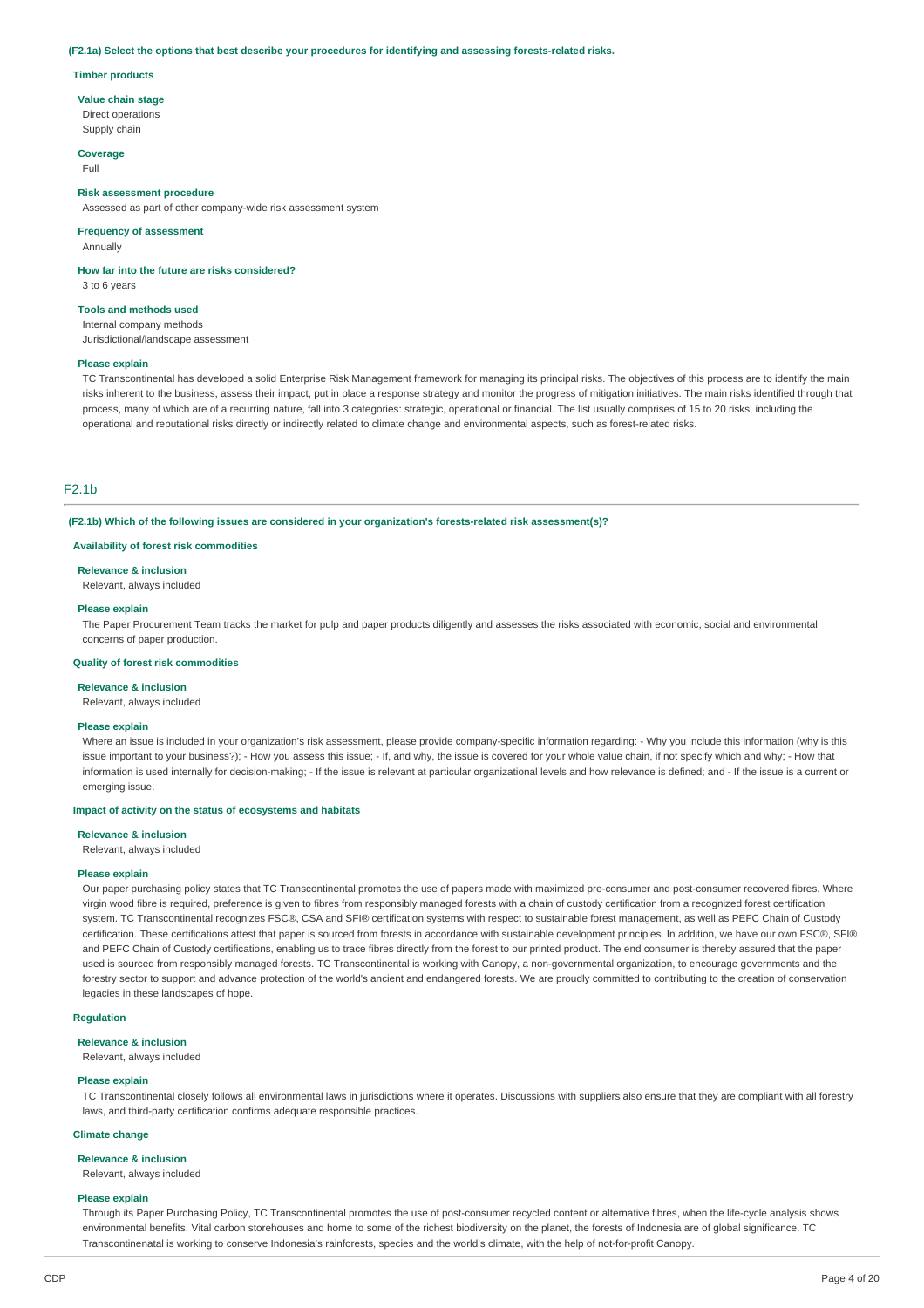### **Impact on water security**

### **Relevance & inclusion**

Relevant, always included

### **Please explain**

TC Transcontinental discloses all water consumption company-wide. All facilities track their water consumption. Also, all certifications includes water management, and our suppliers efforts to reduce their consumption.

### **Tariffs or price increases**

**Relevance & inclusion**

#### Relevant, always included

**Please explain**

The Paper Procurement Team tracks the market for pulp and paper products diligently and assesses the risks associated with economic, social and environmental concerns of paper production.

### **Loss of markets**

### **Relevance & inclusion**

Relevant, always included

### **Please explain**

Consumer behaviour is changing from printed products to digital platforms, associated with the rise of the internet and electronic platforms and consumers' paperless preferences. TC Transcontinental aims at educating consumers on sustainable forestry and promoting the values of third-party certification.

#### **Leakage markets**

#### **Relevance & inclusion**

Relevant, always included

### **Please explain**

Leakage Markets: A market in which capital, income or commodities are diverted to non-compliant activities (creating a potential for environmental damage and reputational risk, for example).

### **Brand damage related to forest risk commodities**

**Relevance & inclusion**

Relevant, always included

### **Please explain**

Public campaigns on inadequate forestry practices have had impacts not only on the credibility of specific brands and paper suppliers, but also of the overall paper industry. The Paper Purchasing Policy put forth by TC Transcontinental in 2012 is a risk mitigation tool that shows transparency and leadership in our purchase of paper.

### **Corruption**

**Relevance & inclusion**

### Relevant, always included

### **Please explain**

Suppliers shall not engage in any form of bribery, kick-backs, extortion or embezzlement nor take any actions that would violate, or cause TC Transcontinental to violate, any applicable anti-bribery laws or regulations. TC Transcontinental shall not accept gifts or favours, other than of nominal value, from Suppliers or prospective Suppliers, and shall not use its status with Suppliers in order to obtain personal gain from those wishing to do business with TC Transcontinental.

### **Social impacts**

**Relevance & inclusion**

Relevant, always included

### **Please explain**

TC Transcontinental's Paper Purchasing Policy states that our suppliers must have mechanisms in place to ensure that virgin wood fibres come from areas where traditional and civil rights are respected. Also, at the end of 2019, we started an evaluation process for our main suppliers, both in our Printing and Packaging sectors, through the EcoVadis platform. This tool will allow us to gather important information about our supply chain and identify areas of higher risks and opportunities for improvement. The goal of this process is to integrate environmental, social and ethical criteria into our purchasing practices, in addition to traditional performance measures. The suppliers' responses will allow us to highlight best practices, identify areas for improvement and identify collaboration opportunities to progress towards our sustainable development goals.

## **Other, please specify**

**Relevance & inclusion**

## **Please explain**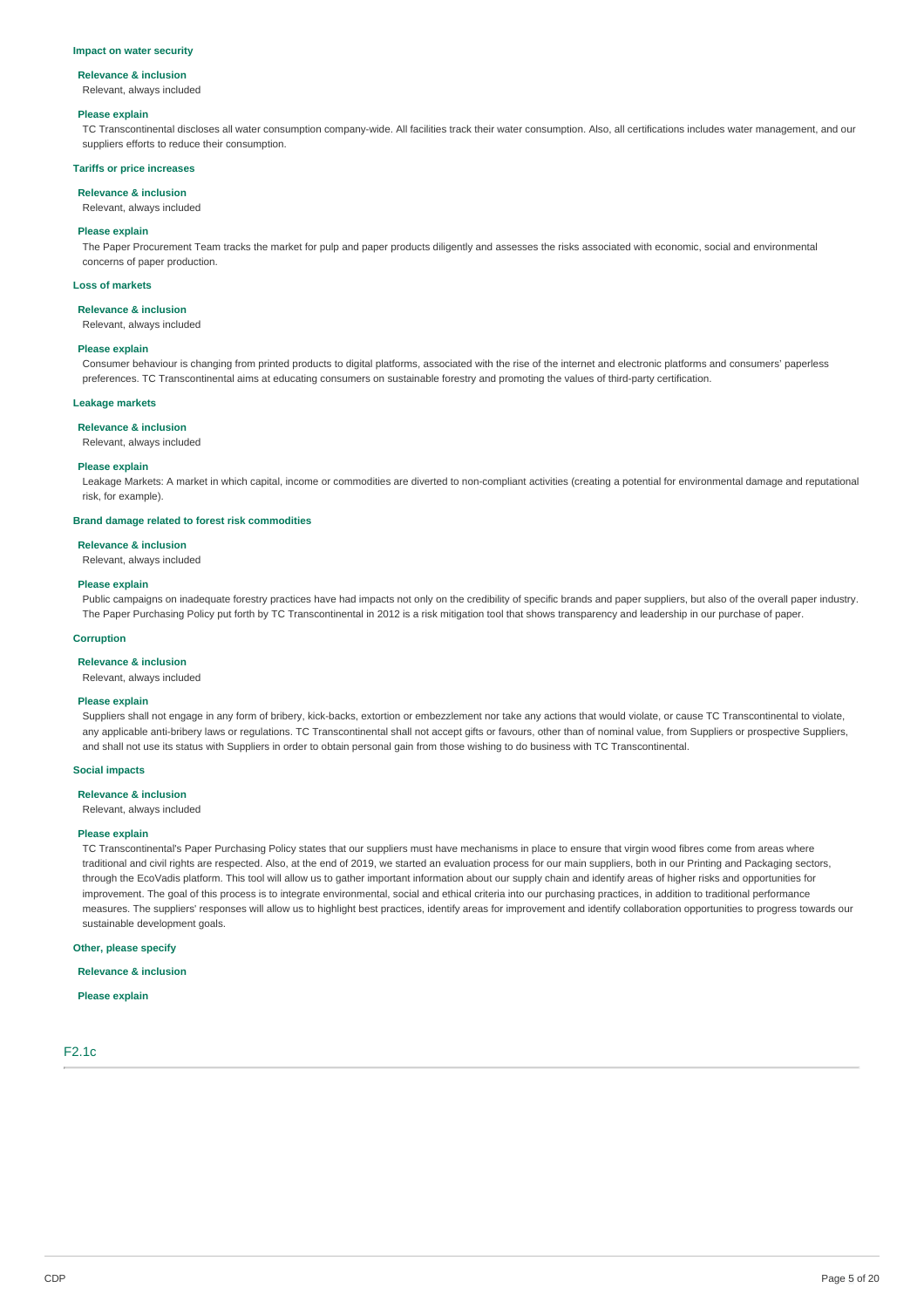### **(F2.1c) Which of the following stakeholders are considered in your organization's forests-related risk assessments?**

### **Customers**

#### **Relevance & inclusion**

Relevant, always included

### **Please explain**

TC Transcontinental's customers often show preferences for third-party certified fibre, or paper made with post-consumer recycled content. Nevertheless, our commitment to follow our Paper Purchasing Policy usually is our own corporate commitment, and the benefits are trickled down at our customer level.

### **Employees**

## **Relevance & inclusion**

Relevant, always included

### **Please explain**

In 2018, we put in place a large-scale stakeholder consultation program on sustainability issues, as we had done in 2015. We surveyed our employees, suppliers, customers, investors and external interest groups to evaluate their view on several social responsibility issues, including risks related to our supply chain and forest practices.

#### **Investors**

### **Relevance & inclusion**

Relevant, always included

### **Please explain**

TC Transcontinental is aware of the reputational risk linked to its fiber procurement. This risk is important to our investors, as showed by our 2018 sustainability materiality assessment. Our Paper Purchasing Policy and its commitments are allowing us to mitigate that risk, and therefore protect the reputation and financial performance of the Corporation.

### **Local communities**

#### **Relevance & inclusion**

Relevant, not included

### **Please explain**

Through our procurement, we therefore play an active role in making a significant and positive impact on forest management practices. In doing so, we can help protect natural resources, creating long-term socio-economic benefits for communities. TC Transcontinental is conscious of the impacts of sourcing decisions on endangered species, high conservation value forests, communities and climate, in places like the Boreal and the Broadback Forest, Coastal Temperate Rainforests and Indonesian Rainforests. We are working closely with not-for-profit Canopy on policy implementation to ensure we carefully assess our fibre sourcing to avoid ancient and endangered forest regions.

### **NGOs**

### **Relevance & inclusion**

Relevant, always included

### **Please explain**

Since 2003, TC Transcontinental has been working with Canopy, an environmental non-profit organization, to encourage governments and the forest industry to support and promote the protection of ancient and endangered forests. In 2007, this collaboration led to the publication of TC Transcontinental's first paper purchasing policy, which was expanded in 2012. Under Canopy's leadership, we have also helped advance major conservation projects, including the Broadback Forest in Québec and the Great Bea Rainforest in British Columbia.

### **Other forest risk commodity users/producers at a local level**

**Relevance & inclusion**

Not considered

## **Please explain**

**Regulators**

**Relevance & inclusion** Not considered

#### **Please explain**

**Suppliers**

### **Relevance & inclusion**

Relevant, always included

#### **Please explain**

As Canada's largest printer, TC Transcontinental has a responsibility to promote responsible forestry practices in locations where it sources paper. This is done with our paper suppliers through meetings, third-party certification requests and engagement processes.

### **Other stakeholders, please specify**

**Relevance & inclusion**

### **Please explain**

### F3. Risks and opportunities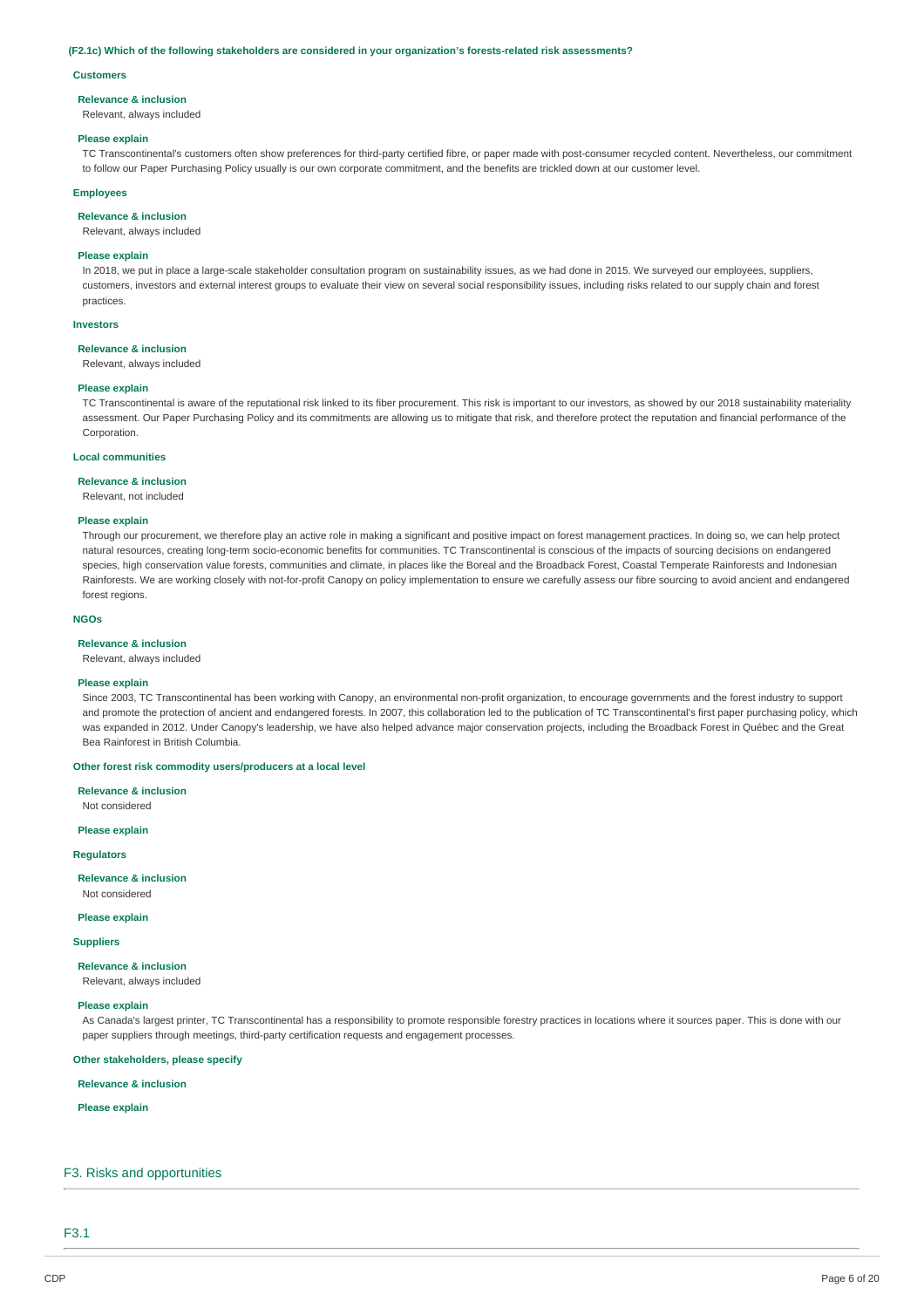### (F3.1) Have you identified any inherent forests-related risks with the potential to have a substantive financial or strategic impact on your business?

|                 | <b>Risk identified?</b>   |
|-----------------|---------------------------|
| Timber products | Yes                       |
| Palm oil        | <not applicable=""></not> |
| Cattle products | <not applicable=""></not> |
| Soy             | <not applicable=""></not> |
| Other - Rubber  | <not applicable=""></not> |
| Other - Cocoa   | <not applicable=""></not> |
| Other - Coffee  | <not applicable=""></not> |

## F3.1a

### **(F3.1a) How does your organization define substantive financial or strategic impact on your business?**

As part of our enterprise risk management process, risk impacts have been defined in four categories:

- 1. Minor, could represent a reduction of EBITDA of \$1M,
- 2. Moderate, could represent a reduction of EBITDA between \$1M and \$5M,
- 3. Serious, could represent reduction of EBITDA between \$5M and \$20M,
- 4. Severe, could represent a reduction of EBITDA above \$20M.

Substantive financial impact is considered for the 'serious' and 'severe' categories, or more specifically, for risks that could have a financial impact of more than \$5M on EBITDA.

## F3.1b

(F3.1b) For your disclosed forest risk commodity(ies), provide details of risks identified with the potential to have a substantive financial or strategic impact on **your business, and your response to those risks.**

**Forest risk commodity** Timber products

**Type of risk** Physical

**Geographical scale** State or equivalent

**Where in your value chain does the risk driver occur?** Supply chain

**Primary risk driver** Forest fires

**Primary potential impact** Reduction or disruption in production capacity

## **Company-specific description**

Climate impacts on forests, such as fire patterns, pine beetle devastation, species health, etc., could disrupt the supply chain of timber products.

**Timeframe** >6 years

**Magnitude of potential impact**

Medium-low

**Likelihood** More likely than not

**Are you able to provide a potential financial impact figure?** Please select

**Potential financial impact (currency)** <Not Applicable>

**Potential financial impact figure - minimum (currency)** <Not Applicable>

**Potential financial impact figure - maximum (currency)** <Not Applicable>

**Explanation of financial**

**Primary response to risk** Supplier diversification

**Description of response**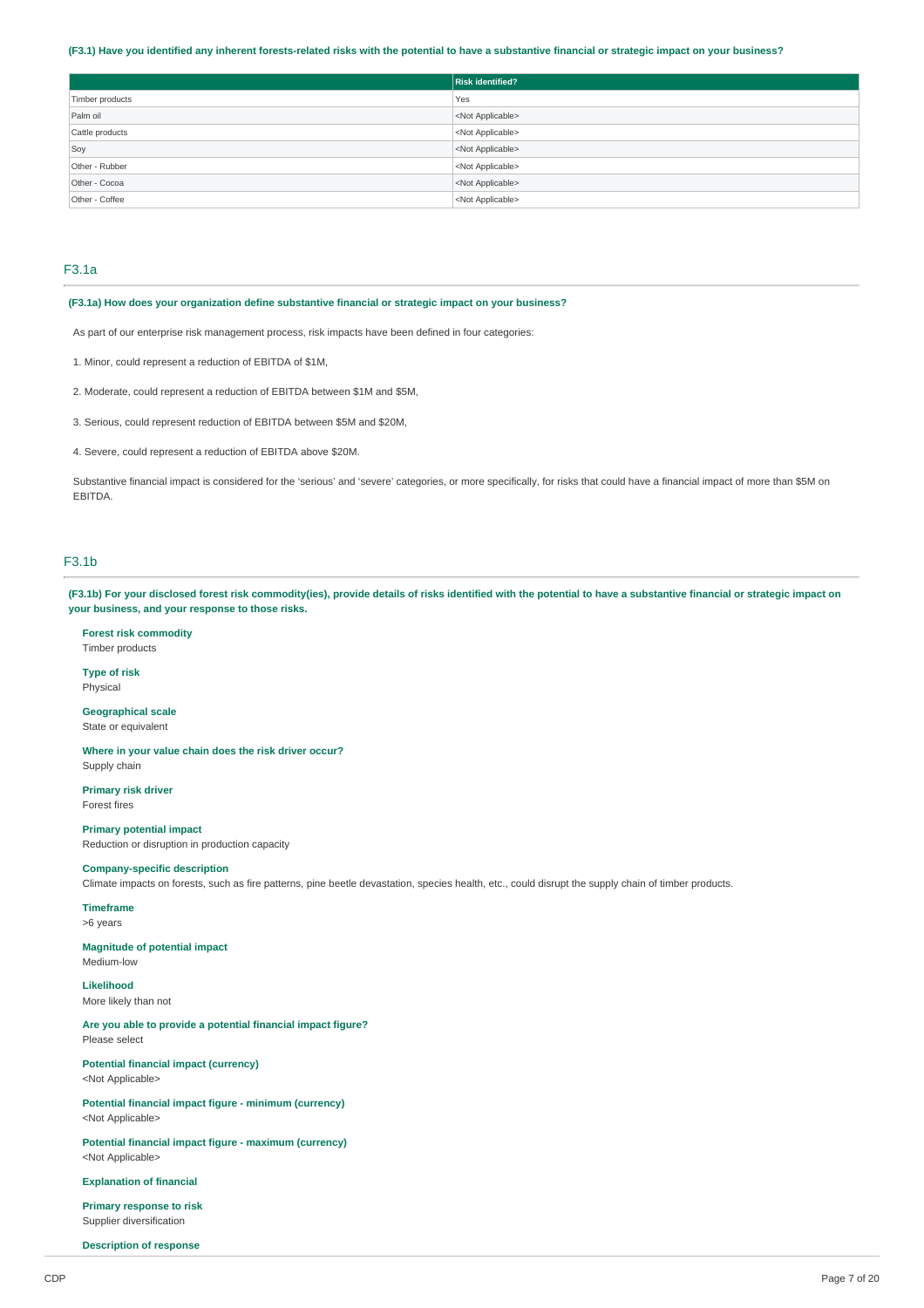This risk is included in TC Transcontinental's risk assessment: contingency plans or alternative procurement strategies (more diversified procurement practices to prevent dependency on one geographical region and suppliers) are developed as mitigation strategies.

### **Cost of response** 1092000000

## **Explanation of cost of response**

Our purchasing, operations and distribution costs could be impacted by climate impacts , disruption in our supply chain, etc., therefore the cost of response could be as high as all of TC Transcontinental Printing sector revenues.

**Forest risk commodity** Timber products

**Type of risk**

Physical

**Geographical scale** Global

**Where in your value chain does the risk driver occur?** Supply chain

**Primary risk driver** Other physical driver, please specify (Availability of certified material)

**Primary potential impact** Increased operating costs

## **Company-specific description**

TC Transcontinental is one of the largest buyers of third-party certified paper and aims at buying only certified fiber. Lower availability of certified sustainable material may increase operational costs and reduce supply.

**Timeframe**

Unknown

**Magnitude of potential impact**

Medium-low **Likelihood**

About as likely as not

**Are you able to provide a potential financial impact figure?** No, we do not have this figure

**Potential financial impact (currency)** <Not Applicable>

**Potential financial impact figure - minimum (currency)** <Not Applicable>

**Potential financial impact figure - maximum (currency)** <Not Applicable>

**Explanation of financial**

**Primary response to risk** Engagement in multi-stakeholder initiatives

### **Description of response**

TC Transcontinental works closely with suppliers, governments, environmental not-for-profit organizations and sustainable forestry standards to ensure that adequate actions are taken to confirm a supply of certified fiber over multiple years.

## **Cost of response**

1092000000

### **Explanation of cost of response**

Our purchasing, operations and distribution costs could be impacted by product availability, disruption in our supply chain, etc., therefore the cost of response could be as high as all of TC Transcontinental Printing sector revenues.

## **Forest risk commodity**

Timber products

**Type of risk** Reputational and markets

#### **Geographical scale** Global

**Where in your value chain does the risk driver occur?** Direct operation

**Primary risk driver** Negative media coverage

**Primary potential impact** Reduced demand for products and services

### **Company-specific description**

Environmental NGOs have in the past targeted pulp and paper, printers or retailers with respect to their use of non-certified fiber or their unsustainable forestry practices.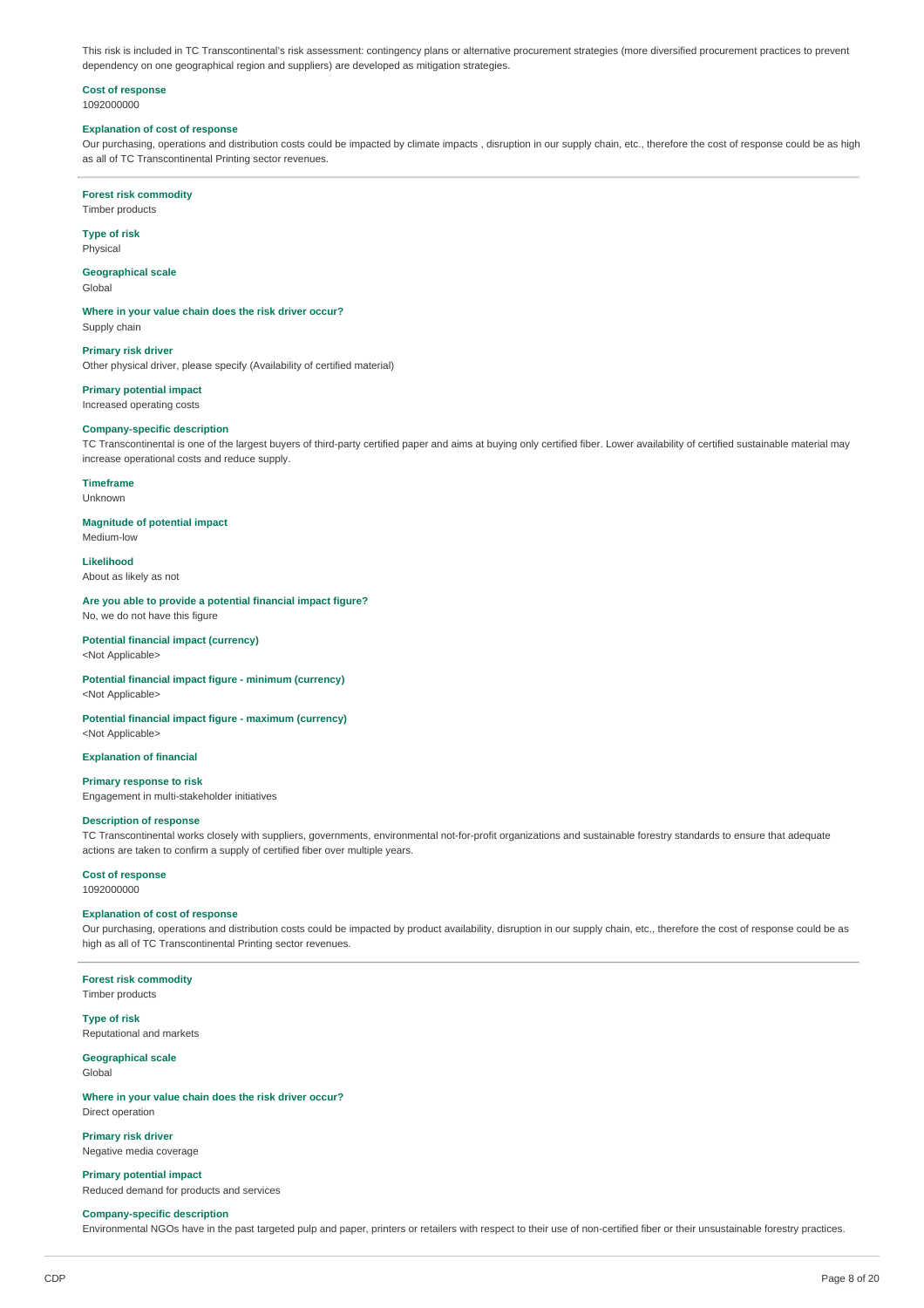### **Timeframe**

Current - up to 1 year

## **Magnitude of potential impact**

Medium-high

## **Likelihood**

More likely than not

### **Are you able to provide a potential financial impact figure?** No, we do not have this figure

## **Potential financial impact (currency)**

<Not Applicable>

## **Potential financial impact figure - minimum (currency)**

<Not Applicable>

## **Potential financial impact figure - maximum (currency)**

<Not Applicable>

## **Explanation of financial**

**Primary response to risk**

Implementation of environmental best practices in direct operations

## **Description of response**

TC Transcontinental has been showing leadership and transparency with respect to paper purchasing. It has a strong focus on sustainable paper procurement practices and has quantitative targets with respect to responsible purchasing. The Corporation also releases an annual Corporate Social Responsibility report with multiple key performance indicators for social, community, economic and environmental performance.

### **Cost of response**

1000000

### **Explanation of cost of response**

Investments had to be made in order to ensure the implementation of environmental best practices in our direct operations. The cost of response covers the EcoVadis fees and sustainable procurement best practices and initiatives.

## F3.2

(F3.2) Have you identified any forests-related opportunities with the potential to have a substantive financial or strategic impact on your business?

|                 | Have you identified opportunities? |  |
|-----------------|------------------------------------|--|
| Timber products | Yes                                |  |
| Palm oil        | <not applicable=""></not>          |  |
| Cattle products | <not applicable=""></not>          |  |
| Soy             | <not applicable=""></not>          |  |
| Other - Rubber  | <not applicable=""></not>          |  |
| Other - Cocoa   | <not applicable=""></not>          |  |
| Other - Coffee  | <not applicable=""></not>          |  |

F3.2a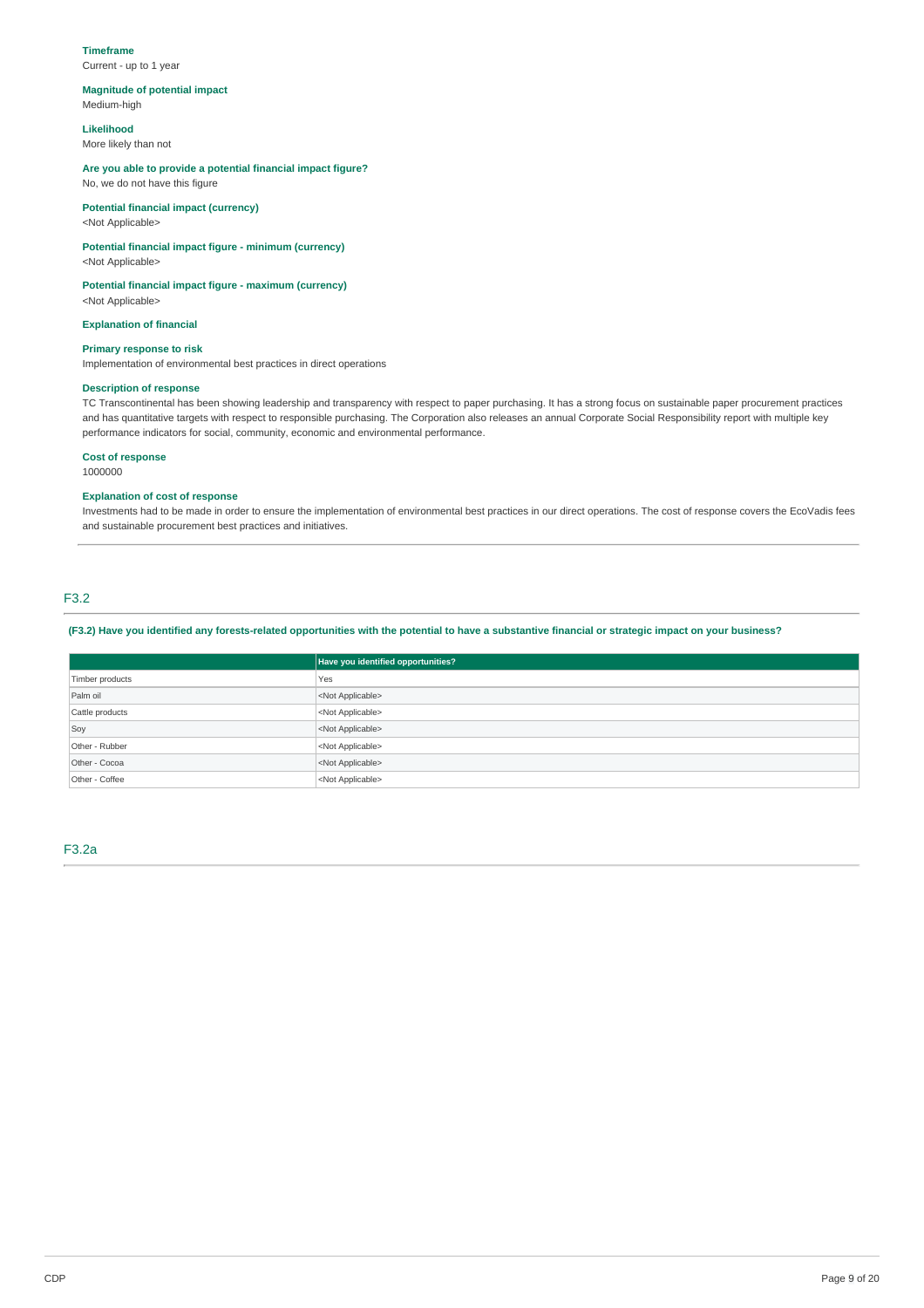(F3.2a) For your selected forest risk commodity(ies), provide details of the identified opportunities with the potential to have a substantive financial or strategic **impact on your business.**

**Forest risk commodity** Timber products

**Type of opportunity Markets** 

**Where in your value chain does the opportunity occur?** Direct operation

## **Primary forests-related opportunity**

Increased availability of products with reduced environmental impact (other than certified products)

## **Company-specific description & strategy to realize opportunity**

Consumers are interested in environmentally friendly products and customers prefer to do business with good corporate citizens. TC Transcontinental is transparent with its purchases and offers sustainable printing options.

## **Estimated timeframe for realization**

4-6 years

### **Magnitude of potential impact** High

**Likelihood** Virtually certain

### **Are you able to provide a potential financial impact figure?** No, we do not have this figure

**Potential financial impact figure (currency)** <Not Applicable>

**Potential financial impact figure – minimum (currency)** <Not Applicable>

### **Potential financial impact figure – maximum (currency)** <Not Applicable>

**Explanation of financial impact figure**

## F4. Governance

## F4.1

**(F4.1) Is there board-level oversight of forests-related issues within your organization?** Yes

## F4.1a

(F4.1a) Identify the position(s) of the individual(s) (do not include any names) on the board with responsibility for forests-related issues.

| individual | Position of Please explain                                                                                                                                                                                                                                                                                                                                                                            |
|------------|-------------------------------------------------------------------------------------------------------------------------------------------------------------------------------------------------------------------------------------------------------------------------------------------------------------------------------------------------------------------------------------------------------|
|            | Board-level   The mandate of the Corporate Governance and Social Responsibility Committee, composed entirely of independent directors, consists of ensuring compliance with corporate governance requirements<br>committee and requlations, as well as overseeing the corporate social responsibility strategy of the company, which includes oversight of climate-related and forest-related issues. |

## F4.1b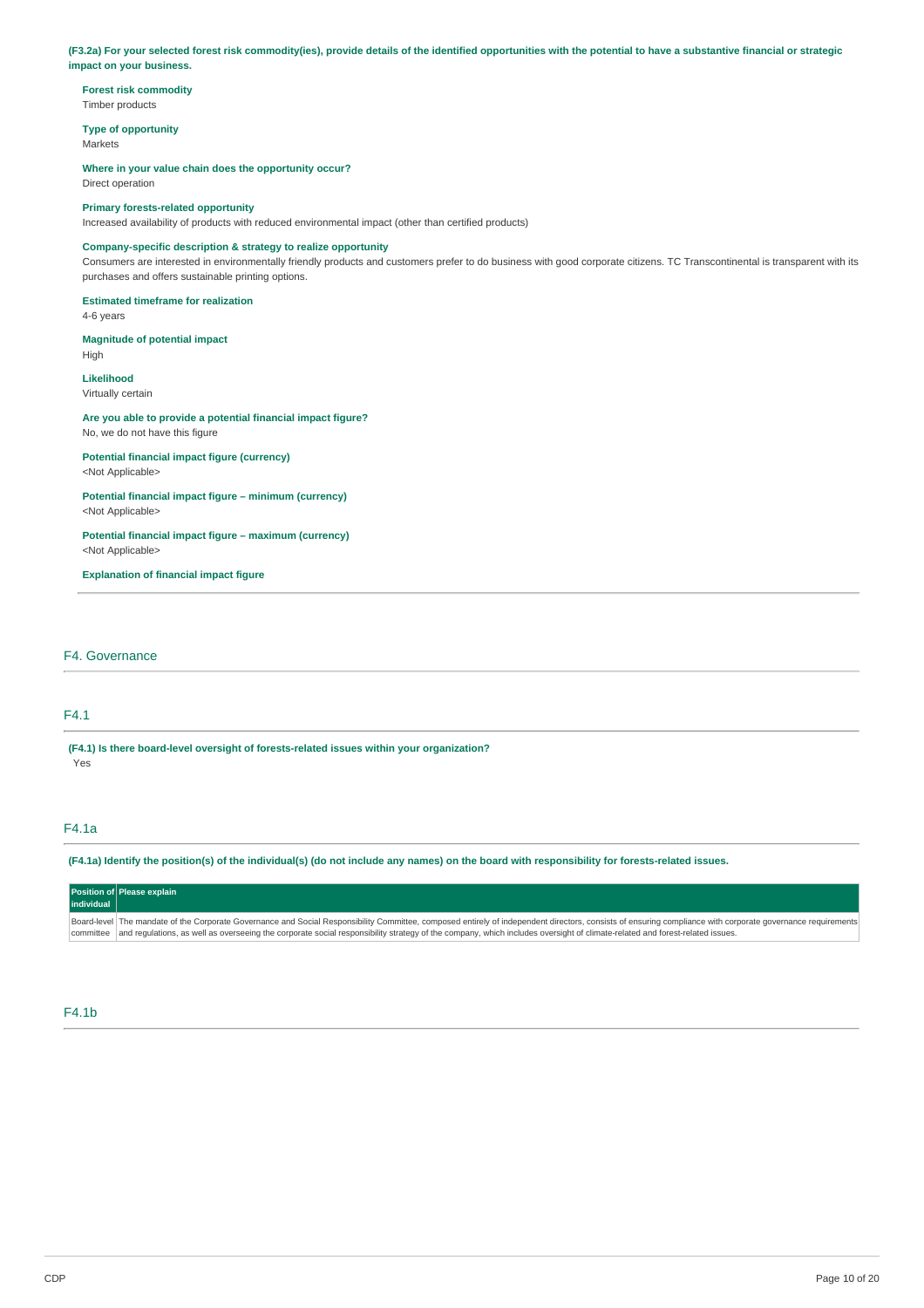## **(F4.1b) Provide further details on the board's oversight of forests-related issues.**

|                | that<br>forests-<br>related<br>a<br>scheduled<br>agenda<br>item | Frequency Governance<br>mechanisms<br>into which<br>forests-<br>issues are related issues<br>are integrated                                                                                                                                                                                                                                                                                                                                                          | <b>Please explain</b>                                                                                                                                                                                                                                                                                                                                                                                                                                                                                                                                                                                                                                                                                                                                                                                                                                                                                                                                                                                                                                                                                                                                                                                                                                                                                                                                                                                                                                                                                                          |
|----------------|-----------------------------------------------------------------|----------------------------------------------------------------------------------------------------------------------------------------------------------------------------------------------------------------------------------------------------------------------------------------------------------------------------------------------------------------------------------------------------------------------------------------------------------------------|--------------------------------------------------------------------------------------------------------------------------------------------------------------------------------------------------------------------------------------------------------------------------------------------------------------------------------------------------------------------------------------------------------------------------------------------------------------------------------------------------------------------------------------------------------------------------------------------------------------------------------------------------------------------------------------------------------------------------------------------------------------------------------------------------------------------------------------------------------------------------------------------------------------------------------------------------------------------------------------------------------------------------------------------------------------------------------------------------------------------------------------------------------------------------------------------------------------------------------------------------------------------------------------------------------------------------------------------------------------------------------------------------------------------------------------------------------------------------------------------------------------------------------|
| $\overline{1}$ | Row Other,<br>please<br>specify<br>(Quarterly<br>meetings)      | Monitoring<br>implementation<br>and<br>performance<br>Reviewing and<br>quiding annual<br>budgets<br>Reviewing and<br>quiding<br>business plans<br>Reviewing and<br>guiding<br>corporate<br>responsibility<br>strategy<br>Reviewing and<br>quiding major<br>plans of action<br>Reviewing and<br>quiding risk<br>management<br>policies<br>Reviewing and<br>guiding<br>strategy<br>Reviewing<br>innovation /<br>R&D priorities<br>Setting<br>performance<br>objectives | The Governance and Social Responsibility Committee has the mandate to oversee TC Transcontinental's Corporate Social Responsibility Strategy. The Chief Strategy & CSR<br>Officer is in charge of the Corporate Social Responsibility Department, articulates the CSR strategy and oversees its implementation. A Corporate Social Responsibility Steering<br>Committee has been formed and supports the Chief Strategy & CSR Officer with the articulation of the CSR plan and its implementation across the organization. The Chief<br>Strategy & CSR Officer and Chair of the CSR Steering Committee present to the Board's Governance and Social Responsibility Committee quarterly, to look over the<br>deliverables, such as the annual CSR Report or three-year CSR plans, as well as discuss on emerging sustainability risks and opportunities. The meetings also include<br>discussions on the CSR goals and targets, long-term sustainability strategy, key projects and initiatives, as well as climate-related issues. As for management of climate-related<br>risks, the Audit and Finance Risk Committee's mandate and main responsibilities include, among others, to : • Oversee the development and implementation of effective internal<br>control procedures, including the disclosure control processes • Ensure compliance with legal and regulatory requirements • Review significant risks that may affect the<br>Corporation and ensure that appropriate measures are in place to manage these risks. |

## F4.2

(F4.2) Provide the highest management-level position(s) or committee(s) with responsibility for forests-related issues (do not include the names of individuals).

| position(s)<br>and/or<br>committee(s)                             |                                                                                                          | ∣of<br>reporting<br>to the<br>board on<br>forests-<br><b>related</b><br><b>issues</b> | Name of the Responsibility Frequency Please explain                                                                                                                                                                                                                                                                                                                                                                                                                                                                                                                                                                                                                                                                                                                                                                                                                       |
|-------------------------------------------------------------------|----------------------------------------------------------------------------------------------------------|---------------------------------------------------------------------------------------|---------------------------------------------------------------------------------------------------------------------------------------------------------------------------------------------------------------------------------------------------------------------------------------------------------------------------------------------------------------------------------------------------------------------------------------------------------------------------------------------------------------------------------------------------------------------------------------------------------------------------------------------------------------------------------------------------------------------------------------------------------------------------------------------------------------------------------------------------------------------------|
| Other C-Suite<br>Officer.<br>(Chief<br>Strategy &<br>CSR Officer) | Both assessing Ouarterly<br>and managing<br>please specify forests-related<br>risks and<br>opportunities |                                                                                       | TC Transcontinental's corporate social responsibility commitment is framed within a well-defined CSR governance structure. In 2018, a Chief Strategy & CSR Officer of<br>the Corporation was appointed. The Chief Strategy & CSR Officer leads the development of annual and long-term strategic plans. In support of the Corporation's<br>commitment to operating its activities sustainably, the Chief Strategy & CSR Officer also oversees corporate social responsibility (CSR), including the Corporation's<br>ambitions in developing sustainable products and solutions, and is tasked with articulating the CSR plan and aligning it with TC Transcontinental's business strategy.<br>The Chief Strategy & CSR Officer also provides strategic quidance to the Corporation's Board of Directors and Leadership team on sustainability aspects of the<br>business. |

## F4.3

(F4.3) Do you provide incentives to C-suite employees or board members for the management of forests-related issues?

| <b>Provide</b><br><b>lincentives</b><br>l for | <b>Comment</b>                                                                                                                                                                                       |
|-----------------------------------------------|------------------------------------------------------------------------------------------------------------------------------------------------------------------------------------------------------|
| management                                    |                                                                                                                                                                                                      |
| of forests-                                   |                                                                                                                                                                                                      |
| <b>related</b>                                |                                                                                                                                                                                                      |
| l issues                                      |                                                                                                                                                                                                      |
| Row No. and we                                | TC Transcontinental has put in place annual performance assessments for all salaried employees. Performance discussions are a powerful driver of corporate and individual performance and            |
|                                               | do not plan to represent a precious opportunity for managers and employees to stop and have a conversation on performance, individual development goals and career interests. Attainment of personal |
| introduce                                     | objectives included in the performance evaluation process can affect monetary incentives received by the employee. Many individuals in the organization have personal objectives related to          |
| them in the                                   | sustainability issues included in their performance evaluation. This can include sustainable procurement projects and initiatives put forward to reach our target of 100% paper purchases            |
|                                               | next two years coming from a third party certified or recycled sources.                                                                                                                              |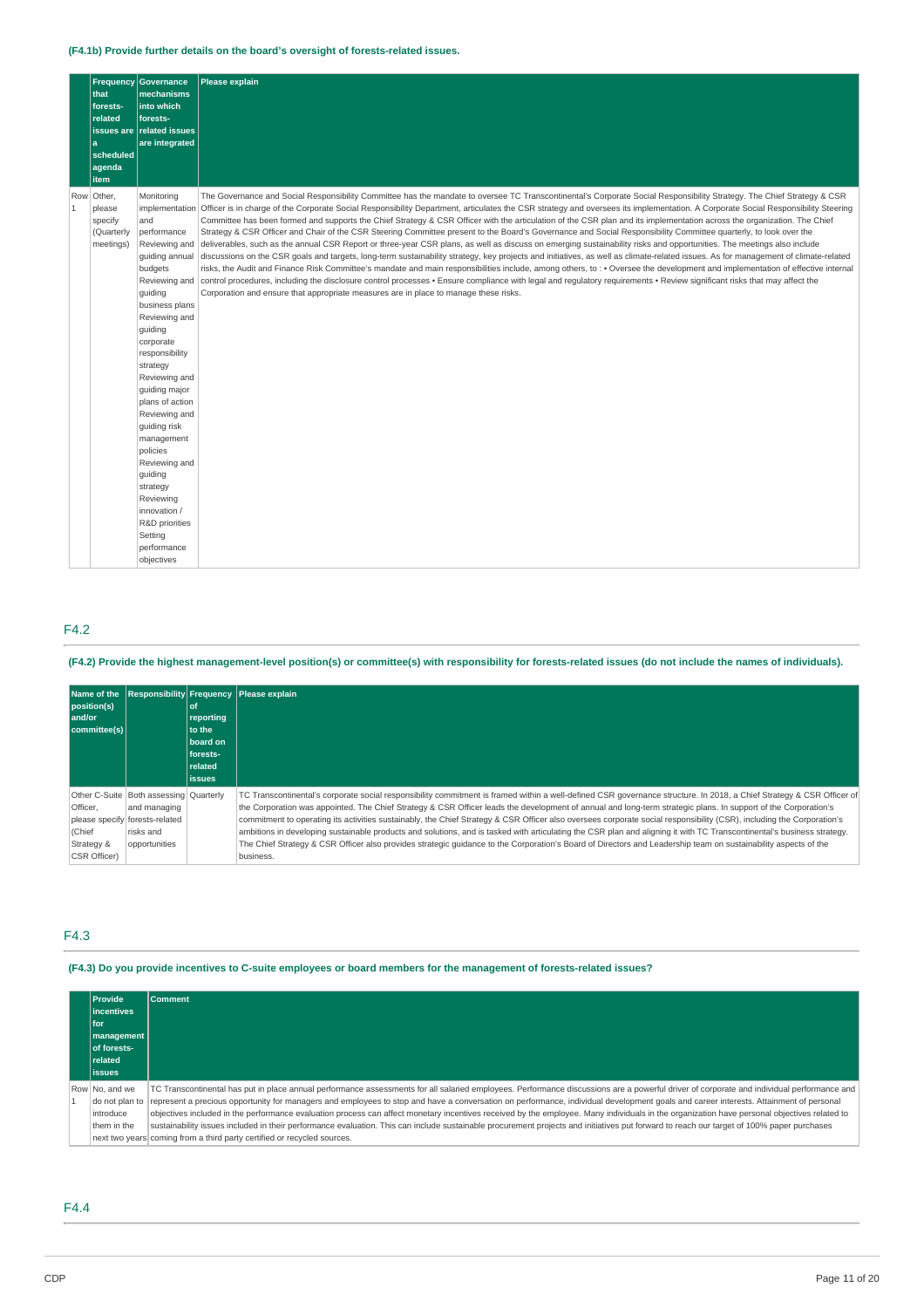## (F4.4) Did your organization include information about its response to forests-related risks in its most recent mainstream financial report?

No, and we have no plans to do so

## F4.5

**(F4.5) Does your organization have a policy that includes forests-related issues?** Yes, we have a documented forests policy that is publicly available

## F4.5a

## **(F4.5a) Select the options to describe the scope and content of your policy.**

## F4.5b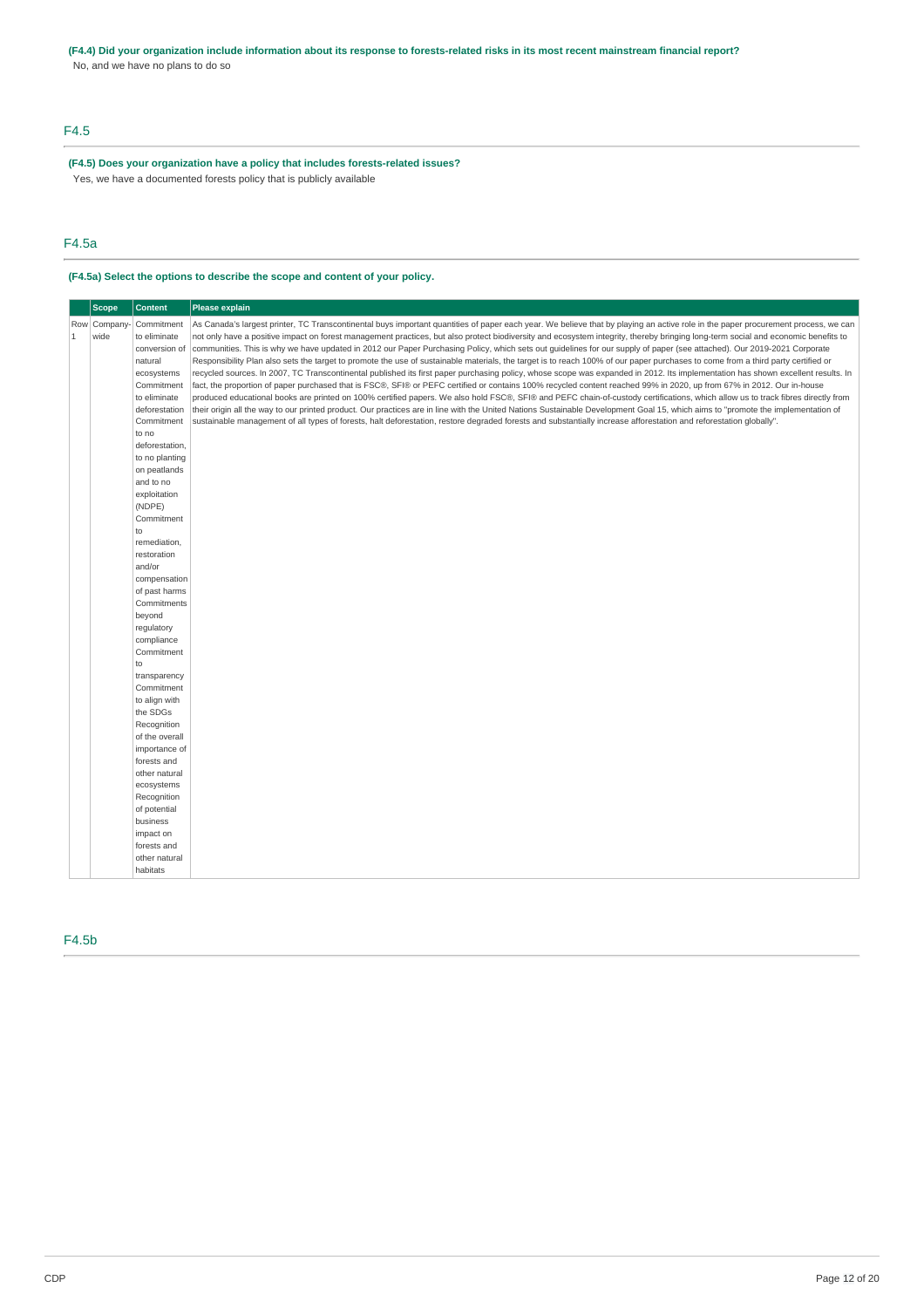## (F4.5b) Do you have commodity specific sustainability policy(ies)? If yes, select the options that best describe their scope and content.

|                    | Do you have a commodity specific<br>sustainability policy? | <b>Scope</b>           | <b>Content</b>                                                                                                                                                                                                                                                                                                                                                                                                                                                                                                                                                                                                                                  | Please explain                           |
|--------------------|------------------------------------------------------------|------------------------|-------------------------------------------------------------------------------------------------------------------------------------------------------------------------------------------------------------------------------------------------------------------------------------------------------------------------------------------------------------------------------------------------------------------------------------------------------------------------------------------------------------------------------------------------------------------------------------------------------------------------------------------------|------------------------------------------|
| Timber<br>products | Yes                                                        | Company-<br>wide       | Commitment to protect rights and livelihoods of local communities<br>Commitments beyond regulatory compliance<br>Commitment to transparency<br>Commitment to stakeholder awareness and engagement<br>Recognition of the overall importance of forests and other natural ecosystems<br>Description of business dependency on forests<br>Description of forest risk commodities, parts of the business, and stages of value-chain<br>covered by the policy<br>List of timebound commitments and targets<br>Description of forests-related performance standards for direct operations<br>Description of forests-related standards for procurement | See attached Paper Purchasing<br>Policy. |
| Palm oil           | <not applicable=""></not>                                  | $<$ Not<br>Applicable> | <not applicable=""></not>                                                                                                                                                                                                                                                                                                                                                                                                                                                                                                                                                                                                                       | <not applicable=""></not>                |
| Cattle<br>products | <not applicable=""></not>                                  | $<$ Not<br>Applicable> | <not applicable=""></not>                                                                                                                                                                                                                                                                                                                                                                                                                                                                                                                                                                                                                       | <not applicable=""></not>                |
| Soy                | <not applicable=""></not>                                  | $<$ Not<br>Applicable> | <not applicable=""></not>                                                                                                                                                                                                                                                                                                                                                                                                                                                                                                                                                                                                                       | <not applicable=""></not>                |
| Other -<br>Rubber  | <not applicable=""></not>                                  | $<$ Not<br>Applicable> | <not applicable=""></not>                                                                                                                                                                                                                                                                                                                                                                                                                                                                                                                                                                                                                       | <not applicable=""></not>                |
| Other -<br>Cocoa   | <not applicable=""></not>                                  | $<$ Not<br>Applicable> | <not applicable=""></not>                                                                                                                                                                                                                                                                                                                                                                                                                                                                                                                                                                                                                       | <not applicable=""></not>                |
| Other -<br>Coffee  | <not applicable=""></not>                                  | $<$ Not<br>Applicable> | <not applicable=""></not>                                                                                                                                                                                                                                                                                                                                                                                                                                                                                                                                                                                                                       | <not applicable=""></not>                |

## F4.6

(F4.6) Has your organization made a public commitment to reduce or remove deforestation and/or forest degradation from its direct operations and/or supply **chain?**

Yes

## F4.6a

(F4.6a) Has your organization endorsed any of the following initiatives as part of its public commitment to reduce or remove deforestation and/or forest **degradation?**

Other, please specify (Paper purchasing policy & certification)

F4.6b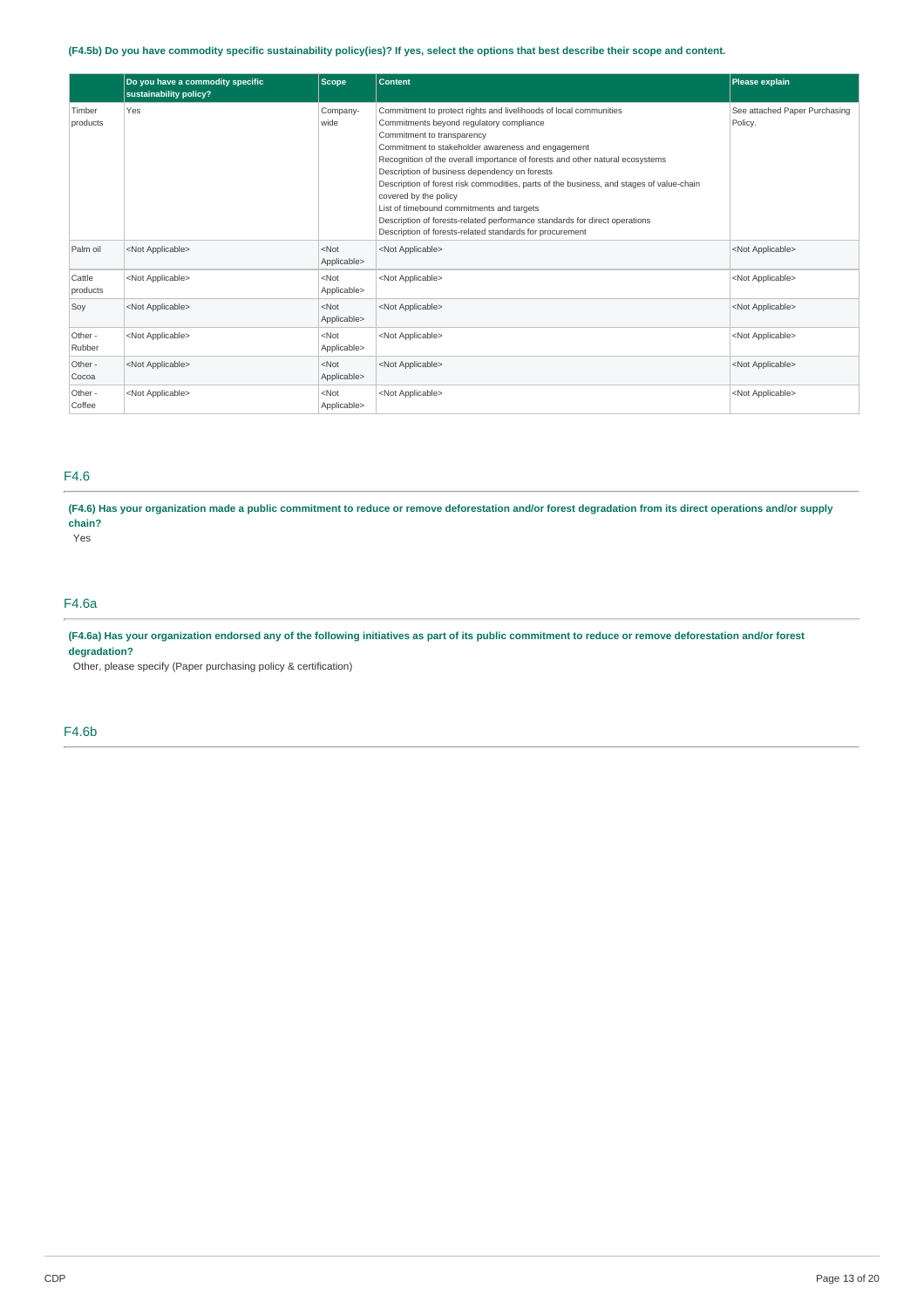### (F4.6b) Provide details on your public commitment(s), including the description of specific criteria, coverage, and actions.

### **Forest risk commodity**

Timber products

### **Criteria**

Zero gross deforestation/ no deforestation Zero net deforestation No conversion of High Conservation Value areas Adoption of the UN International Labour Organization principles No sourcing of illegally produced and/or traded forest risk commodities No sourcing of forest risk commodities from unknown/controversial sources Restricting the sourcing and/or trade of forest risk commodities to credible certified sources

### **Operational coverage**

Direct operations and supply chain

**% of total production/ consumption covered by commitment** 91-99%

## **Cutoff date**

Not applicable

#### **Commitment target date** 2021-25

### **Please explain**

As the largest printer in Canada, TC Transcontinental purchases significant quantities of paper every year. Through our procurement, we therefore play an active role in making a significant and positive impact on forest management practices. In doing so, we can help protect natural resources, creating long-term socio-economic benefits for communities. In light of this, TC Transcontinental issued its first paper purchasing policy in 2007, and expanded its scope in 2012. Developed in collaboration with Canopy, a non-governmental organization, this policy encourages among others the responsible use of natural resources and promotes the protection of ancient and endangered forests. In particular, our paper purchasing policy states that TC Transcontinental promotes the use of papers made with maximized pre-consumer and post-consumer recovered fibres. Where virgin wood fibre is required, preference is given to fibres from responsibly managed forests with a chain of custody certification from a recognized forest certification system. TC Transcontinental recognizes FSC®, CSA and SFI® certification systems with respect to sustainable forest management, as well as PEFC Chain of Custody certification. These certifications attest that paper is sourced from forests in accordance with sustainable development principles. In addition, we have our own FSC®, SFI® and PEFC Chain of Custody certifications, enabling us to trace fibres directly from the forest to our printed product. The end consumer is thereby assured that the paper used is sourced from responsibly managed forests. The implementation of this policy has produced compelling results. In fact, the proportion of our purchases of papers that are FSC®, SFI® or PEFC certified or are made with 100% recycled fibres reached 99% in 2020, while it stood at 67% in 2012. TC Transcontinental will continue to report annually on its performance relative to its ecoresponsible procurement objectives in its social responsibility report.

### F5. Business strategy

## F5.1

### (F5.1) Are forests-related issues integrated into any aspects of your long-term strategic business plan, and if so how?

|                                         | Are forests-<br>related issues<br>integrated?     | Long-term<br>time horizon<br>(years) | Please explain                                                                                                                                                                                                                                                                                                                                         |
|-----------------------------------------|---------------------------------------------------|--------------------------------------|--------------------------------------------------------------------------------------------------------------------------------------------------------------------------------------------------------------------------------------------------------------------------------------------------------------------------------------------------------|
| Long-term<br>business<br>objectives     | Yes. forests-<br>related issues are<br>integrated | $5 - 10$                             | Paper consists of around 50% of the procurement expenses of TC Transcontinental Printing, our printing division. It is therefore a central part of the operational<br>strategy and its risks (availability, cost, sustainability) are considered when developing long-term business objectives.                                                        |
| Strategy for<br>long-term<br>objectives | Yes. forests-<br>related issues are<br>integrated | $5 - 10$                             | Paper procurement is a central part of the operational strategy and its risks (availability, cost, sustainability) are considered when developing the corporate<br>strategic planning. Our business plan and strategies had to evolved due to the decrease of paper demand and the increase in "In Store Marketing" (ISM) and<br>our packaging sector. |
| Financial<br>planning                   | Yes. forests-<br>related issues are<br>integrated | $5 - 10$                             | The Paper Procurement team does both short and long-term analyses on paper availability, pricing and the general market to prepare for changes in the supply<br>and/or demand of forests products.                                                                                                                                                     |

## F6. Implementation

## F6.1

(F6.1) Did you have any timebound and quantifiable targets for increasing sustainable production and/or consumption of your disclosed commodity(ies) that were **active during the reporting year?**

Yes

## F6.1a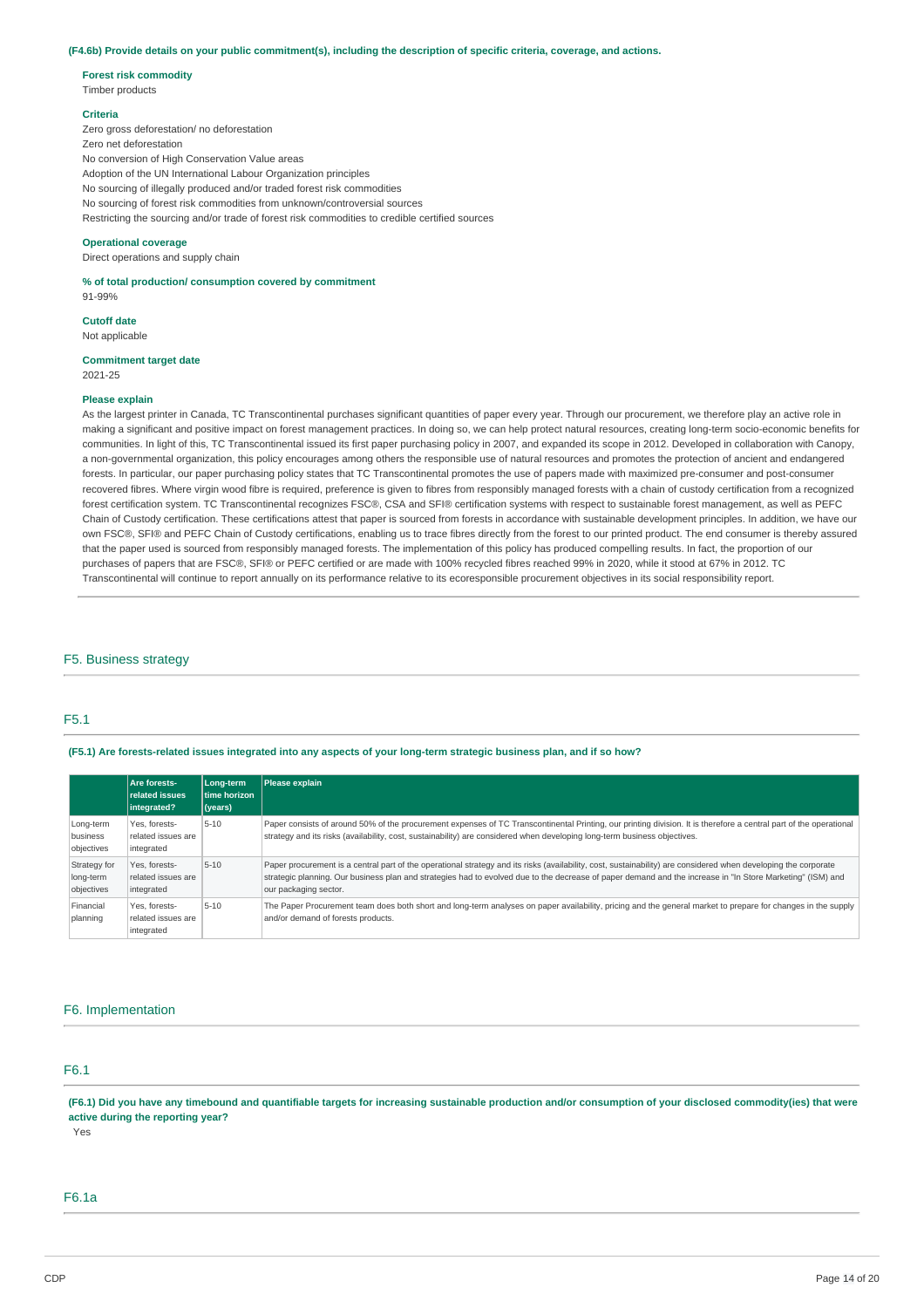(F6.1a) Provide details of your timebound and quantifiable target(s) for increasing sustainable production and/or consumption of the disclosed commodity(ies), **and progress made.**

**Target reference number** Target 1

**Forest risk commodity** Timber products

**Type of target** Third-party certification

**Description of target**

**Linked commitment** Please select

**Traceability point** <Not Applicable>

### **Third-party certification scheme**

FSC Chain of Custody FSC Controlled Wood FSC Recycled PEFC Sustainable Forest Management certification PEFC Chain of Custody SFI Forest Management standard SFI Chain of Custody SFI Fiber Sourcing certification

**Start year** 2019

**Target year**

2021

**Quantitative metric** <Not Applicable>

**Target (number)** <Not Applicable>

**Target (%)** 100

**% of target achieved**

99

## **Please explain**

In its 2019-2021 Corporate Social Responsibility Plan "Acting Together", TC Transcontinental had set up a goal to promote the use of sustainable materials and aim for 100% of our paper purchases to come from a third party certified or recycled sources.

## F6.2

(F6.2) Do you have traceability system(s) in place to track and monitor the origin of your disclosed commodity(ies)?

|                    |                           | Do you have system(s) in place? Description of traceability system                                                          | <b>Exclusions</b>                                   | <b>Description of exclusion</b>                     |
|--------------------|---------------------------|-----------------------------------------------------------------------------------------------------------------------------|-----------------------------------------------------|-----------------------------------------------------|
| Timber<br>products | Yes                       | Chain of custody FSC, SFI, PEFC (CSA) certification schemes, FSC controlled wood and SFI Certified Sourcing. Not applicable |                                                     | <not applicable=""></not>                           |
| Palm oil           | <not applicable=""></not> | <not applicable=""></not>                                                                                                   |                                                     | <not applicable=""> <not applicable=""></not></not> |
| Cattle products    | <not applicable=""></not> | <not applicable=""></not>                                                                                                   | <not applicable=""> <not applicable=""></not></not> |                                                     |
| Soy                | <not applicable=""></not> | <not applicable=""></not>                                                                                                   |                                                     | <not applicable=""> <not applicable=""></not></not> |
| Other - Rubber     | <not applicable=""></not> | <not applicable=""></not>                                                                                                   |                                                     | <not applicable=""> <not applicable=""></not></not> |
| Other - Cocoa      | <not applicable=""></not> | <not applicable=""></not>                                                                                                   |                                                     | <not applicable=""> <not applicable=""></not></not> |
| Other - Coffee     | <not applicable=""></not> | <not applicable=""></not>                                                                                                   |                                                     | <not applicable=""> <not applicable=""></not></not> |

## F6.2a

**(F6.2a) Provide details on the level of traceability your organization has for its disclosed commodity(ies).**

| <b>Forest risk commodity</b> | <b>Point to which commodity is traceable</b> | $\sqrt{\%}$ of total production/consumption volume traceable |
|------------------------------|----------------------------------------------|--------------------------------------------------------------|
| Timber products              | Forest management unit                       |                                                              |

## F6.3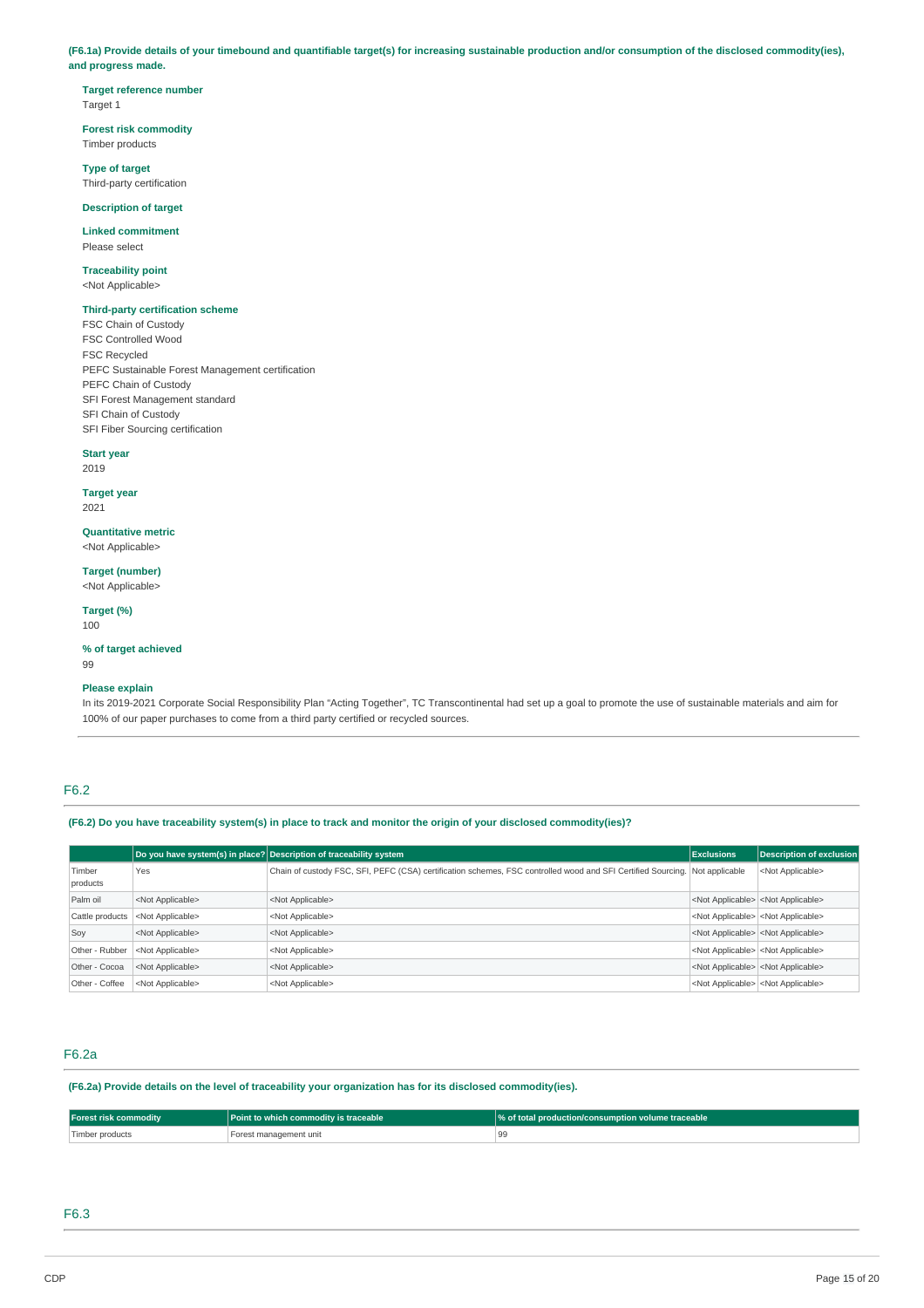## **(F6.3) Have you adopted any third-party certification scheme(s) for your disclosed commodity(ies)?**

|                 | Third-party certification scheme adopted? | % of total production and/or consumption volume certified |
|-----------------|-------------------------------------------|-----------------------------------------------------------|
| Timber products | Yes                                       | 99                                                        |
| Palm oil        | <not applicable=""></not>                 | <not applicable=""></not>                                 |
| Cattle products | <not applicable=""></not>                 | <not applicable=""></not>                                 |
| Soy             | <not applicable=""></not>                 | <not applicable=""></not>                                 |
| Other - Rubber  | <not applicable=""></not>                 | <not applicable=""></not>                                 |
| Other - Cocoa   | <not applicable=""></not>                 | <not applicable=""></not>                                 |
| Other - Coffee  | <not applicable=""></not>                 | <not applicable=""></not>                                 |

## F6.3a

(F6.3a) Provide a detailed breakdown of the volume and percentage of your production and/or consumption by certification scheme.

## **Forest risk commodity**

Timber products

## **Third-party certification scheme**

Other, please specify (FSC Forest Management certification FSC Chain of Custody FSC Controlled Wood FSC Recycled PEFC Sustainable Forest Management certification PEFC Chain of Custody SFI Forest Management certification SFI Chain of Custody SFI Fiber Sourcing certification)

### **Chain-of-custody model used**

## Certificate trading

### **% of total production/consumption volume certified**

99

**Form of commodity** Paper

### **Volume of production/ consumption certified** 306671

### **Metric for volume**

Metric tons

## **Is this certified by more than one scheme?**

Yes

## **Please explain**

Paper purchased (excluding paper provided by customers) (in tonnes) : 311,468 Total paper consumed (in tonnes) : 328,126 Purchases of FSC® certified paper (in tonnes) : 65,243 Purchases of PEFC certified paper (in tonnes) : 240,791 Purchases of SFI® certified paper (in tonnes): 637

## F6.4

### (F6.4) For your disclosed commodity(ies), do you have a system to control, monitor, or verify compliance with no conversion and/or no deforestation **commitments?**

|                 | A system to control, monitor or verify compliance                                                                  | <b>Comment</b>            |  |  |
|-----------------|--------------------------------------------------------------------------------------------------------------------|---------------------------|--|--|
| Timber products | Yes, we have a system in place for our no conversion and/or deforestation commitments<br><not applicable=""></not> |                           |  |  |
| Palm oil        | <not applicable=""><br/><not applicable=""></not></not>                                                            |                           |  |  |
| Cattle products | <not applicable=""></not>                                                                                          | <not applicable=""></not> |  |  |
| Soy             | <not applicable=""></not>                                                                                          | <not applicable=""></not> |  |  |
| Other - Rubber  | <not applicable=""></not>                                                                                          | <not applicable=""></not> |  |  |
| Other - Cocoa   | <not applicable=""></not>                                                                                          | <not applicable=""></not> |  |  |
| Other - Coffee  | <not applicable=""></not>                                                                                          | <not applicable=""></not> |  |  |

### F6.4a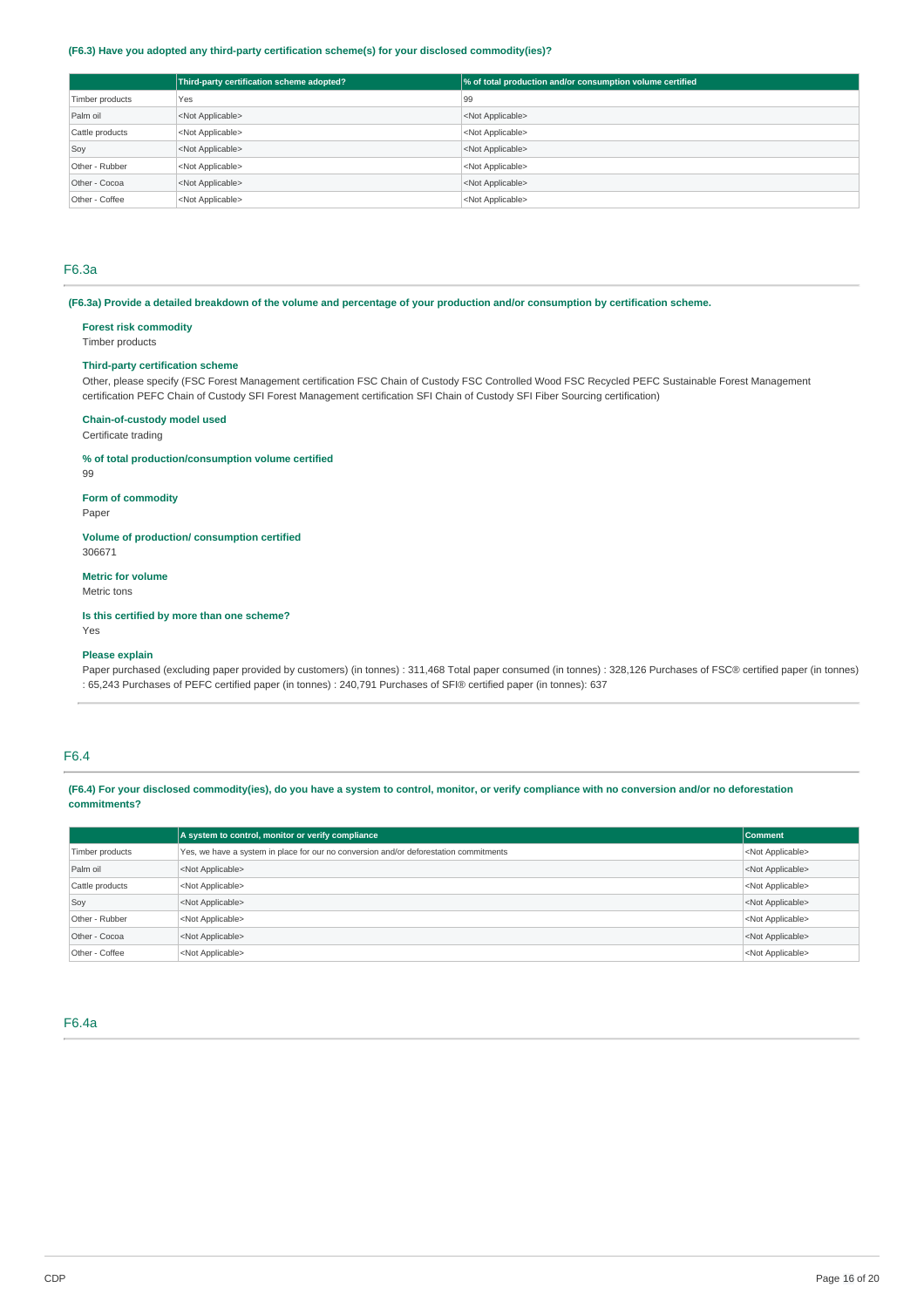### (F6.4a) Provide details on the system, the approaches used to monitor compliance, the quantitative progress, and the non-compliance protocols, to implement **your no conversion and/or deforestation commitment(s).**

## **Forest risk commodity**

Timber products

## **Operational coverage**

Direct operations Supply chain

### **Description of control systems**

As the largest printer in Canada, TC Transcontinental purchases significant quantities of paper every year. Through our procurement, we therefore play an active role in making a significant and positive impact on forest management practices. In doing so, we can help protect natural resources, creating long-term socio-economic benefits for communities. TC Transcontinental approached used to monitor compliance, the quantitative progress, and the non-compliance protocols, to implement our no conversion and deforestation commitment is achieved by the chain of custody standard of every certification.

### **Monitoring and verification approach**

Third-party verification

**% of total volume in compliance** 91-99%

**% of total suppliers in compliance** 91-99%

# **Response to supplier non-compliance**

Exclude

## **Procedures to address and resolve non-compliance with suppliers**

Developing time-bound targets and milestones to bring suppliers back into compliance Providing information on appropriate actions that can be taken to address non-compliance Assessing the efficacy and efforts of non-compliant supplier actions through consistent and quantified metrics Re-integrating suppliers back into supply chain based on the successful and verifiable completion of activities

### **Please explain**

The implementation of our paper purchasing policy has produced compelling results. In fact, the proportion of our purchases of papers that are FSC®, SFI® or PEFC certified or are made with 100% recycled fibres reached 99% in 2020. TC Transcontinental will continue to work with suppliers on their performance relative to its ecoresponsible procurement objectives.

## F6.7

(F6.7) Are you working with smallholders to support good agricultural practices and reduce deforestation and/or conversion of natural ecosystems?

|                                                                                                                                                                                                                                       | Are you<br>working with<br>smallholders? engagement approach | Type of<br>smallholder<br>approach | Smallholder Number of  | engagement   smallholders  <br>engaged | Please explain                                                                                                                                                                                                                                                                                                                                                                                                                                                                                                                           |
|---------------------------------------------------------------------------------------------------------------------------------------------------------------------------------------------------------------------------------------|--------------------------------------------------------------|------------------------------------|------------------------|----------------------------------------|------------------------------------------------------------------------------------------------------------------------------------------------------------------------------------------------------------------------------------------------------------------------------------------------------------------------------------------------------------------------------------------------------------------------------------------------------------------------------------------------------------------------------------------|
| Timber                                                                                                                                                                                                                                | No. not<br>products working with<br>smallholders             | $<$ Not<br>Applicable>             | $<$ Not<br>Applicable> | $<$ Not<br>Applicable>                 | As demand is rising for certified fiber and paper, more land owners need to obtain Forest Management certifications in order to provide<br>adequate supply. The cost of such certification can be prohibitive, and most small landowners can't afford such a change. Therefore, the<br>certified fiber may become rare, and prices could end up getting much higher. The certification process itself should be more accessible: this<br>would lead to a growth of sustainable forestry and ensure that the supply will meet the demand. |
| Palm oil <not< td=""><td>Applicable&gt;</td><td><math>&lt;</math>Not<br/>Applicable&gt;</td><td><math>&lt;</math>Not<br/>Applicable&gt;</td><td><math>&lt;</math>Not<br/>Applicable&gt;</td><td><not applicable=""></not></td></not<> | Applicable>                                                  | $<$ Not<br>Applicable>             | $<$ Not<br>Applicable> | $<$ Not<br>Applicable>                 | <not applicable=""></not>                                                                                                                                                                                                                                                                                                                                                                                                                                                                                                                |
| Cattle                                                                                                                                                                                                                                | $<$ Not<br>products Applicable>                              | $<$ Not<br>Applicable>             | $<$ Not<br>Applicable> | $<$ Not<br>Applicable>                 | <not applicable=""></not>                                                                                                                                                                                                                                                                                                                                                                                                                                                                                                                |
| Sov                                                                                                                                                                                                                                   | $<$ Not<br>Applicable>                                       | $<$ Not<br>Applicable>             | $<$ Not<br>Applicable> | $<$ Not<br>Applicable>                 | <not applicable=""></not>                                                                                                                                                                                                                                                                                                                                                                                                                                                                                                                |
| Other -<br>Rubber                                                                                                                                                                                                                     | $<$ Not<br>Applicable>                                       | $<$ Not<br>Applicable>             | $<$ Not<br>Applicable> | $<$ Not<br>Applicable>                 | <not applicable=""></not>                                                                                                                                                                                                                                                                                                                                                                                                                                                                                                                |
| Other -<br>Cocoa                                                                                                                                                                                                                      | $<$ Not<br>Applicable>                                       | $<$ Not<br>Applicable>             | $<$ Not<br>Applicable> | $<$ Not<br>Applicable>                 | <not applicable=""></not>                                                                                                                                                                                                                                                                                                                                                                                                                                                                                                                |
| Other -<br>Coffee                                                                                                                                                                                                                     | $<$ Not<br>Applicable>                                       | $<$ Not<br>Applicable>             | $<$ Not<br>Applicable> | $<$ Not<br>Applicable>                 | <not applicable=""></not>                                                                                                                                                                                                                                                                                                                                                                                                                                                                                                                |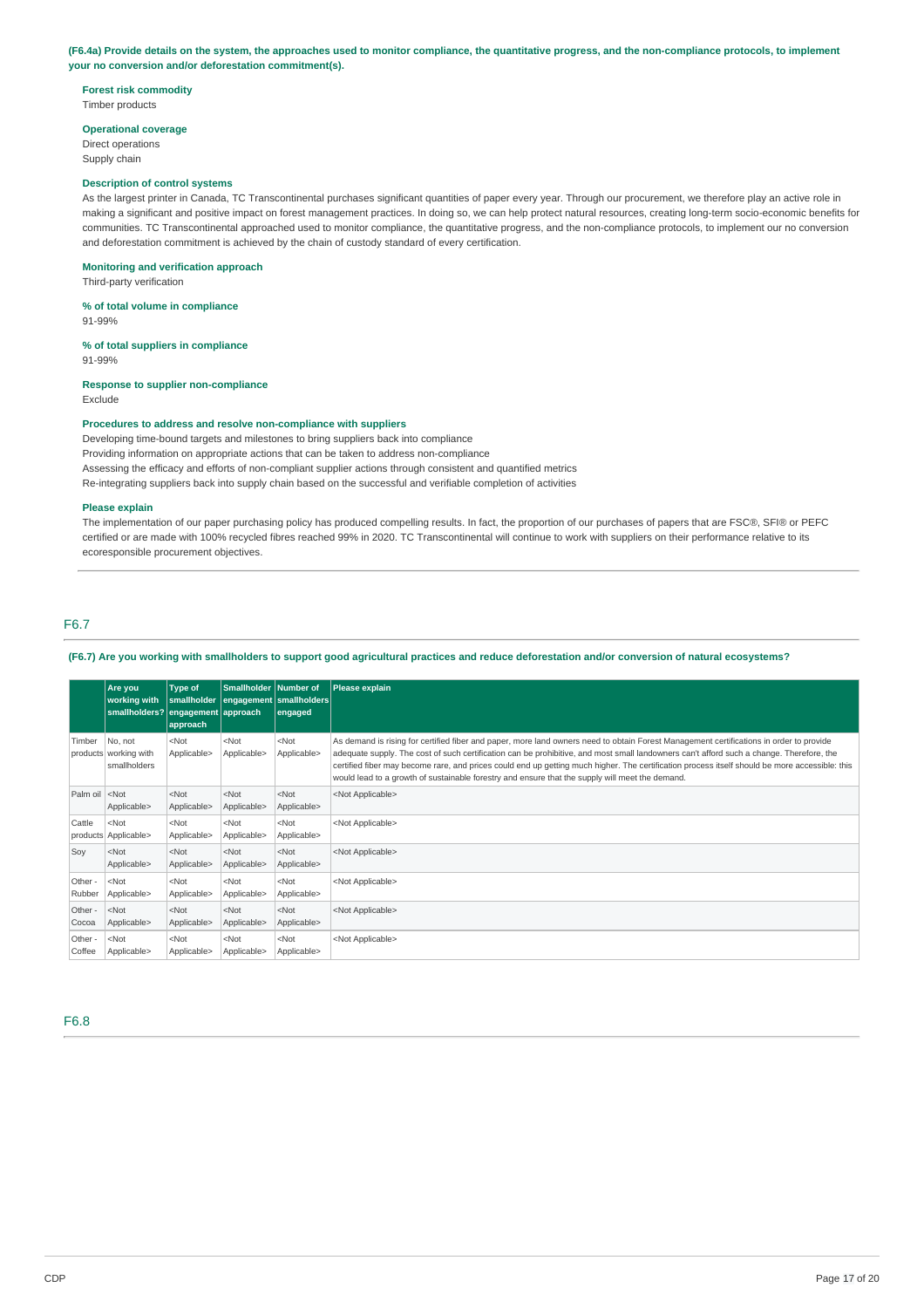## (F6.8) Are you working with your direct suppliers to support and improve their capacity to comply with your forests-related policies, commitments, and other **requirements?**

|                                                                                                                                                                                                                                             | Are you<br>working<br>with direct supplier | <b>Type of</b><br>direct<br>suppliers? engagement approach<br>approach | <b>Direct</b><br>supplier<br>engagement                                                                                                                                    | % of<br>suppliers<br>engaged | Please explain                                                                                                                                                                                                                                                                                                                                                                                                                                                                                                                                                                                                                                                                                                                                                                                                                                                                                                                                                                                                                                                                                                                                                                                                                                                                                                                                                                                                                                                                                                                                               |
|---------------------------------------------------------------------------------------------------------------------------------------------------------------------------------------------------------------------------------------------|--------------------------------------------|------------------------------------------------------------------------|----------------------------------------------------------------------------------------------------------------------------------------------------------------------------|------------------------------|--------------------------------------------------------------------------------------------------------------------------------------------------------------------------------------------------------------------------------------------------------------------------------------------------------------------------------------------------------------------------------------------------------------------------------------------------------------------------------------------------------------------------------------------------------------------------------------------------------------------------------------------------------------------------------------------------------------------------------------------------------------------------------------------------------------------------------------------------------------------------------------------------------------------------------------------------------------------------------------------------------------------------------------------------------------------------------------------------------------------------------------------------------------------------------------------------------------------------------------------------------------------------------------------------------------------------------------------------------------------------------------------------------------------------------------------------------------------------------------------------------------------------------------------------------------|
| Timber<br>products working                                                                                                                                                                                                                  | Yes,<br>with direct<br>suppliers           | Supply chain<br>mapping                                                | Supplier<br>questionnaires<br>on<br>environmental<br>and social<br>indicators<br>Developing or<br>distributing<br>supply chain<br>mapping tool<br>Other, please<br>specify | 100%                         | Responsible procurement was identified as material by our stakeholders during the materiality analysis carried out prior to setting objectives for our<br>2019-2021 plan. At the end of 2019, we started an evaluation process for our main suppliers, both in our Printing and Packaging sectors, through<br>the EcoVadis platform. The EcoVadis sustainable procurement survey is set up to ask, among others, our suppliers about their CSR compliance,<br>GHG emissions, energy efficiency programs and management. The goal of this process is to integrate environmental, social and ethical criteria into<br>our purchasing practices, in addition to traditional performance measures. The suppliers' responses will allow us to highlight best practices, identify<br>areas for improvement and identify collaboration opportunities to progress towards our sustainable development goals. The results from the<br>assessment of our first tier of suppliers will be available in September 2020 and will be key in informing our supply chain strategy going forward. A<br>second wave of assessments will be started in 2021. In percentage of procurement spend, around 74% of our suppliers from the Printing sector has<br>been included in the first phase of the assessment. One hundred percent of our direct suppliers supports and improves their capacity to comply with<br>your forests-related policies and commitments. This was demonstrated with our target of promoting the use of sustainable materials reaching 99% in<br>2020. |
| Palm oil <not< td=""><td>Applicable<br/>&gt;</td><td><math>&lt;</math>Not<br/>Applicable&gt;</td><td><math>&lt;</math>Not<br/>Applicable&gt;</td><td><math>&lt;</math>Not<br/>Applicabl<br/>e</td><td><not applicable=""></not></td></not<> | Applicable<br>>                            | $<$ Not<br>Applicable>                                                 | $<$ Not<br>Applicable>                                                                                                                                                     | $<$ Not<br>Applicabl<br>e    | <not applicable=""></not>                                                                                                                                                                                                                                                                                                                                                                                                                                                                                                                                                                                                                                                                                                                                                                                                                                                                                                                                                                                                                                                                                                                                                                                                                                                                                                                                                                                                                                                                                                                                    |
| Cattle                                                                                                                                                                                                                                      | $<$ Not<br>products Applicable             | $<$ Not<br>Applicable>                                                 | $<$ Not<br>Applicable>                                                                                                                                                     | $<$ Not<br>Applicabl<br>e    | <not applicable=""></not>                                                                                                                                                                                                                                                                                                                                                                                                                                                                                                                                                                                                                                                                                                                                                                                                                                                                                                                                                                                                                                                                                                                                                                                                                                                                                                                                                                                                                                                                                                                                    |
| Soy                                                                                                                                                                                                                                         | $<$ Not<br>Applicable                      | $<$ Not<br>Applicable>                                                 | $<$ Not<br>Applicable>                                                                                                                                                     | $<$ Not<br>Applicabl<br>e    | <not applicable=""></not>                                                                                                                                                                                                                                                                                                                                                                                                                                                                                                                                                                                                                                                                                                                                                                                                                                                                                                                                                                                                                                                                                                                                                                                                                                                                                                                                                                                                                                                                                                                                    |
| Other -<br>Rubber                                                                                                                                                                                                                           | $<$ Not<br>Applicable<br>>                 | $<$ Not<br>Applicable>                                                 | <not<br>Applicable&gt;</not<br>                                                                                                                                            | $<$ Not<br>Applicabl<br>e    | <not applicable=""></not>                                                                                                                                                                                                                                                                                                                                                                                                                                                                                                                                                                                                                                                                                                                                                                                                                                                                                                                                                                                                                                                                                                                                                                                                                                                                                                                                                                                                                                                                                                                                    |
| Other -<br>Cocoa                                                                                                                                                                                                                            | $<$ Not<br>Applicable                      | $<$ Not<br>Applicable>                                                 | $<$ Not<br>Applicable>                                                                                                                                                     | $<$ Not<br>Applicabl<br>e    | <not applicable=""></not>                                                                                                                                                                                                                                                                                                                                                                                                                                                                                                                                                                                                                                                                                                                                                                                                                                                                                                                                                                                                                                                                                                                                                                                                                                                                                                                                                                                                                                                                                                                                    |
| Other -<br>Coffee                                                                                                                                                                                                                           | $<$ Not<br>Applicable                      | $<$ Not<br>Applicable>                                                 | <not<br>Applicable&gt;</not<br>                                                                                                                                            | $<$ Not<br>Applicabl<br>e    | <not applicable=""></not>                                                                                                                                                                                                                                                                                                                                                                                                                                                                                                                                                                                                                                                                                                                                                                                                                                                                                                                                                                                                                                                                                                                                                                                                                                                                                                                                                                                                                                                                                                                                    |

## F6.9

## **(F6.9) Are you working beyond your first-tier supplier(s) to manage and mitigate deforestation risks?**

|                   | Are you<br>working<br>beyond first<br>tier?   | Type of engagement   Indirect supplier<br>approach with<br>indirect suppliers | engagement approach                                                                                                                                                                  | Please explain                                                                                                                                                                                                                                                                                                                                       |
|-------------------|-----------------------------------------------|-------------------------------------------------------------------------------|--------------------------------------------------------------------------------------------------------------------------------------------------------------------------------------|------------------------------------------------------------------------------------------------------------------------------------------------------------------------------------------------------------------------------------------------------------------------------------------------------------------------------------------------------|
| Timber            | Yes, working<br>products beyond first<br>tier | Supply chain mapping Developing or                                            | distributing supply chain<br>mapping tools<br>Supplier questionnaires<br>on environmental and<br>social indicators<br>On-site meetings with<br>indirect suppliers<br>Supplier audits | TC Transcontinental has been involved with Canopy, a Canadian environmental not-for-profit organization which promotes forest<br>conservation. We have participated in roundtables, conferences and governmental meetings to promote large-scale forest conservation<br>projects, such as the Great Bear Rainforest and the Broadback Valley Region. |
| Palm oil          | $ $ <not<br>Applicable&gt;</not<br>           | <not applicable=""></not>                                                     | <not applicable=""></not>                                                                                                                                                            | <not applicable=""></not>                                                                                                                                                                                                                                                                                                                            |
| Cattle            | $<$ Not<br>products   Applicable>             | <not applicable=""></not>                                                     | <not applicable=""></not>                                                                                                                                                            | <not applicable=""></not>                                                                                                                                                                                                                                                                                                                            |
| Soy               | $<$ Not<br>Applicable>                        | <not applicable=""></not>                                                     | <not applicable=""></not>                                                                                                                                                            | <not applicable=""></not>                                                                                                                                                                                                                                                                                                                            |
| Other -<br>Rubber | $<$ Not<br>Applicable>                        | <not applicable=""></not>                                                     | <not applicable=""></not>                                                                                                                                                            | <not applicable=""></not>                                                                                                                                                                                                                                                                                                                            |
| Other -<br>Cocoa  | $<$ Not<br>Applicable>                        | <not applicable=""></not>                                                     | <not applicable=""></not>                                                                                                                                                            | <not applicable=""></not>                                                                                                                                                                                                                                                                                                                            |
| Other -<br>Coffee | $<$ Not<br>Applicable>                        | <not applicable=""></not>                                                     | <not applicable=""></not>                                                                                                                                                            | <not applicable=""></not>                                                                                                                                                                                                                                                                                                                            |

F6.10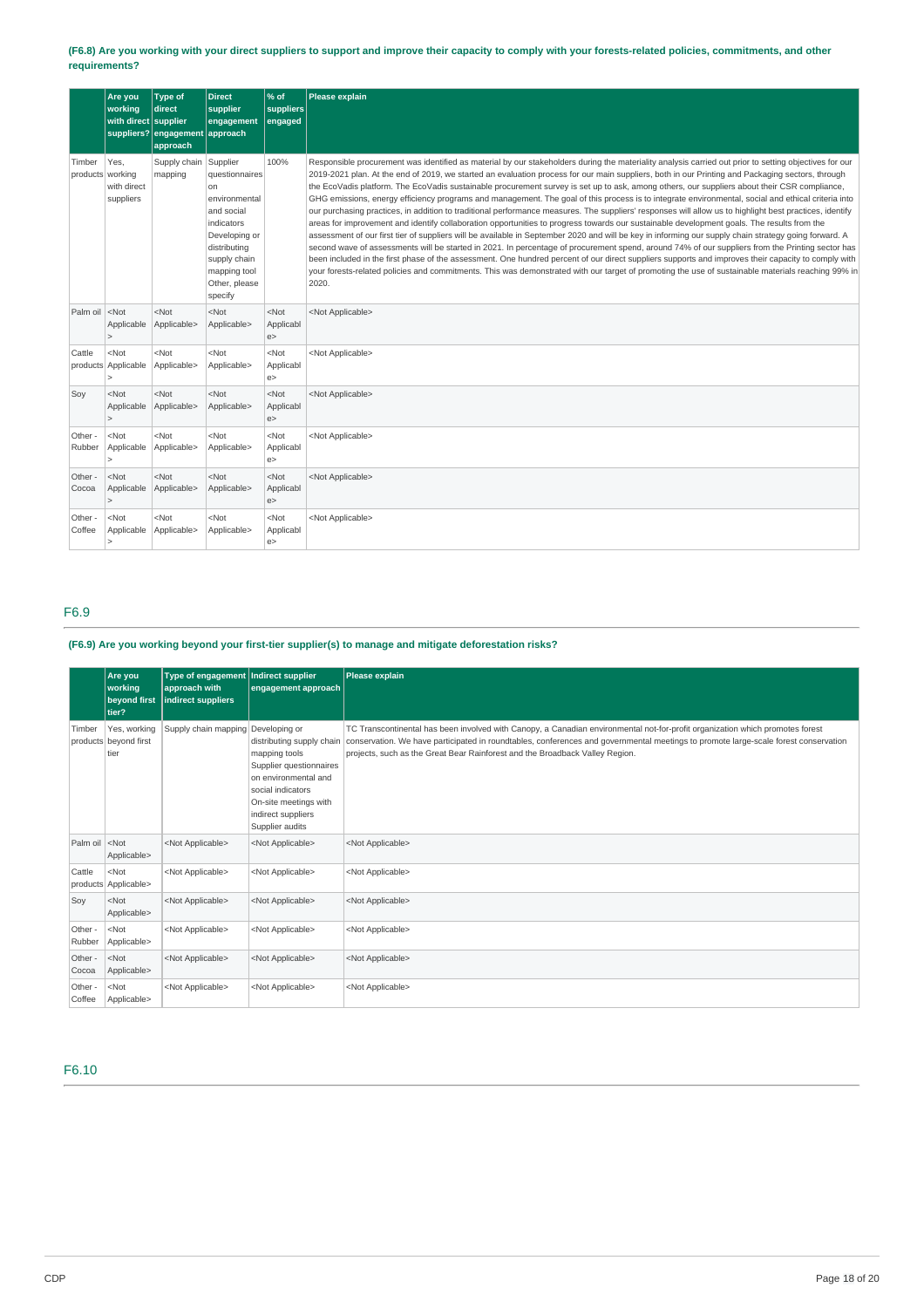### (F6.10) Do you participate in external activities and/or initiatives to promote the implementation of your forests-related policies and commitments?

**Forest risk commodity** Timber products

### **Do you participate in activities/initiatives?**

Yes

### **Activities**

Involved in multi-partnership or stakeholder initiatives

### **Initiatives**

UN Global Compact Forest Stewardship Council (FSC) Programme for the Endorsement of Forest Certification (PEFC) Sustainable Forestry Initiative (SFI)

## **Jurisdictional approaches**

<Not Applicable>

## **Please explain**

TC Transcontinental has been holding chain-of-custody certification from FSC, SFI and PEFC for over 10 years. We actively participate in discussions with these certification schemes, especially with respect to new or adjusted standards. In order to have a better understanding of sustainability in our new business sector, TC Transcontinental Packaging has joined the Sustainable Packaging Coalition® (SPC). The SPC brings together businesses, educational institutions and government agencies to collectively broaden the understanding of packaging sustainability. Being an active member of the SPC will allow TC Transcontinental to foster valuable partnerships through its new packaging supply chain, including as an active member of the Forest Products Working Group (FPWG). TC Transcontinental has joined the United Nations Global Compact, a voluntary initiative through which signatory companies commit to aligning their approach to social responsibility with universal principles relating to human rights, labour standards and environmental protection. Of the international sustainable development goals defined by the Global Compact, seven are fully aligned with the targets of our three-year Acting Together plan and our policies. Our practices are in line with the United Nations Sustainable Development Goal 15, which aims to "promote the implementation of sustainable management of all types of forests, halt deforestation, restore degraded forests and substantially increase afforestation and reforestation globally".

## F6.11

**(F6.11) Is your organization supporting or implementing project(s) focused on ecosystem restoration and protection?** No

## F7. Verification

## F7.1

**(F7.1) Do you verify any forests information reported in your CDP disclosure?** No, but we are actively considering verifying in the next two years

## F8. Barriers and challenges

### $E8.1$

(F8.1) Describe the key barriers or challenges to eliminating deforestation and/or conversion of other natural ecosystems from your direct operations or from **other parts of your value chain.**

### **Forest risk commodity**

Timber products

### **Coverage** Supply chain

### **Primary barrier/challenge type**

Cost of sustainably produced/certified products

### **Comment**

As demand is rising for certified fiber and paper, more landowners need to obtain Forest Management certifications to provide adequate supply. The cost of such certification can be prohibitive, and most small landowners can't afford such a change. Therefore, the certified fiber may become rare, and prices could end up getting much higher. The certification process itself should be more accessible: this would lead to a growth of sustainable forestry and ensure that the supply will meet the demand.